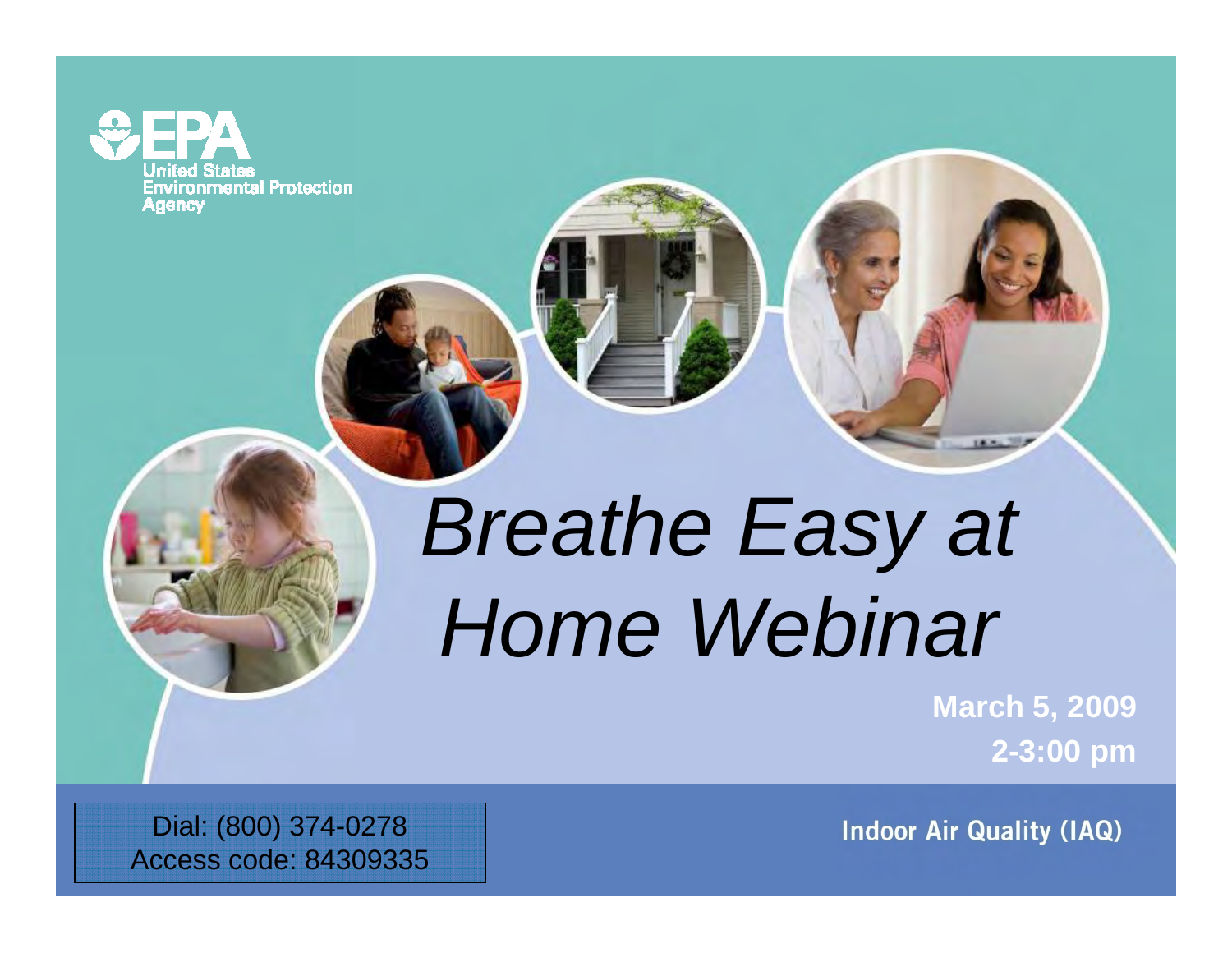## **Breathe** at home pro m g а



Mayor Thomas M. Menino, City of Boston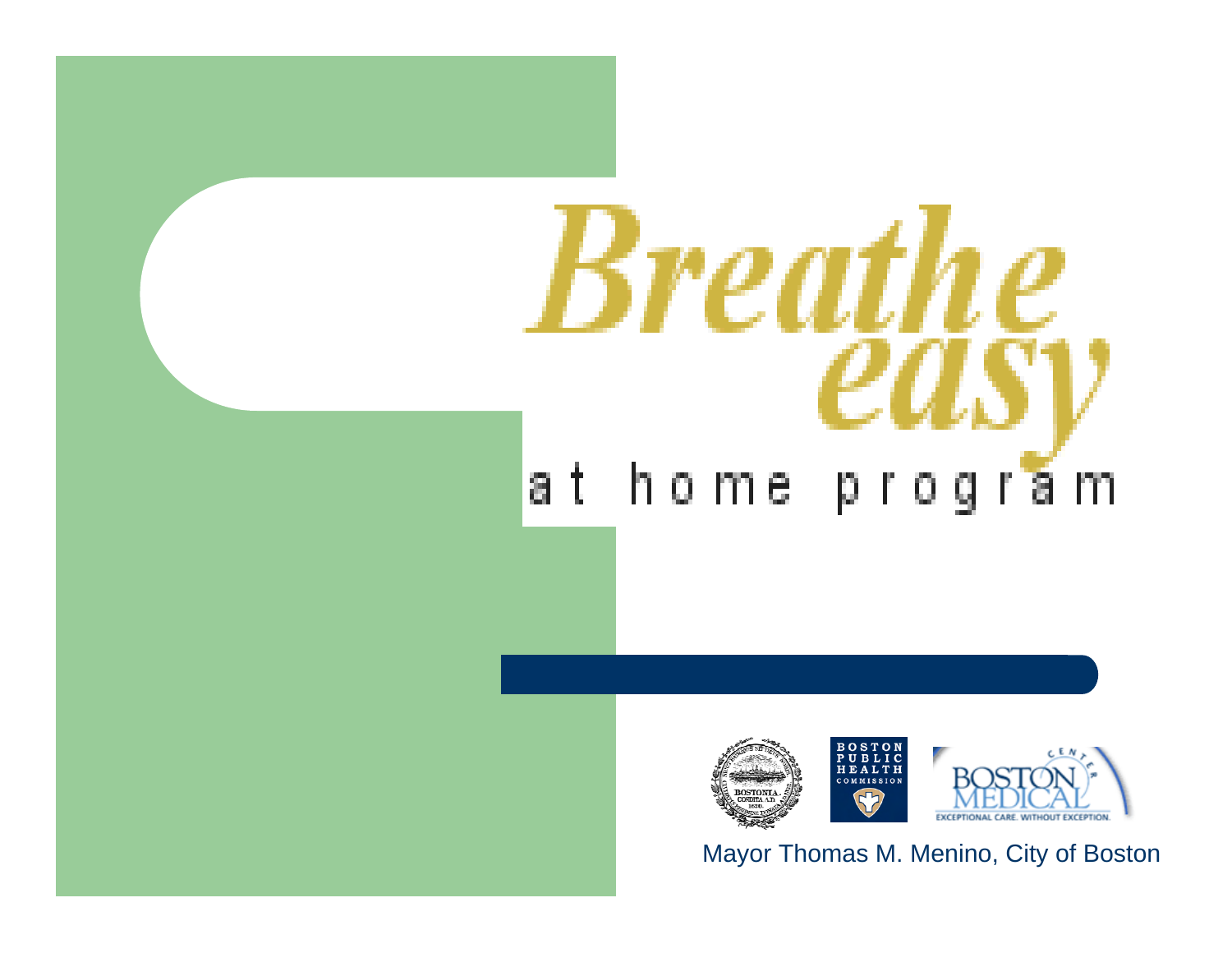#### **The Breathe Easy at Home Team**

- Margaret Reid, RN BA, Director, Division of Healthy Homes and Community Supports, Boston Public Health Commission
- Megan Sandel, MD, MPH, FAAP, Assistant Professor, Department of Pediatrics, Boston Medical Center
- Dion Irish, BS, MUA, Assistant Commissioner of Housing, City of Boston, Inspectional Services Department
- Amanda LaSane, BA, Breathe Easy at Home Program Coordinator, Boston Public Health **Commission**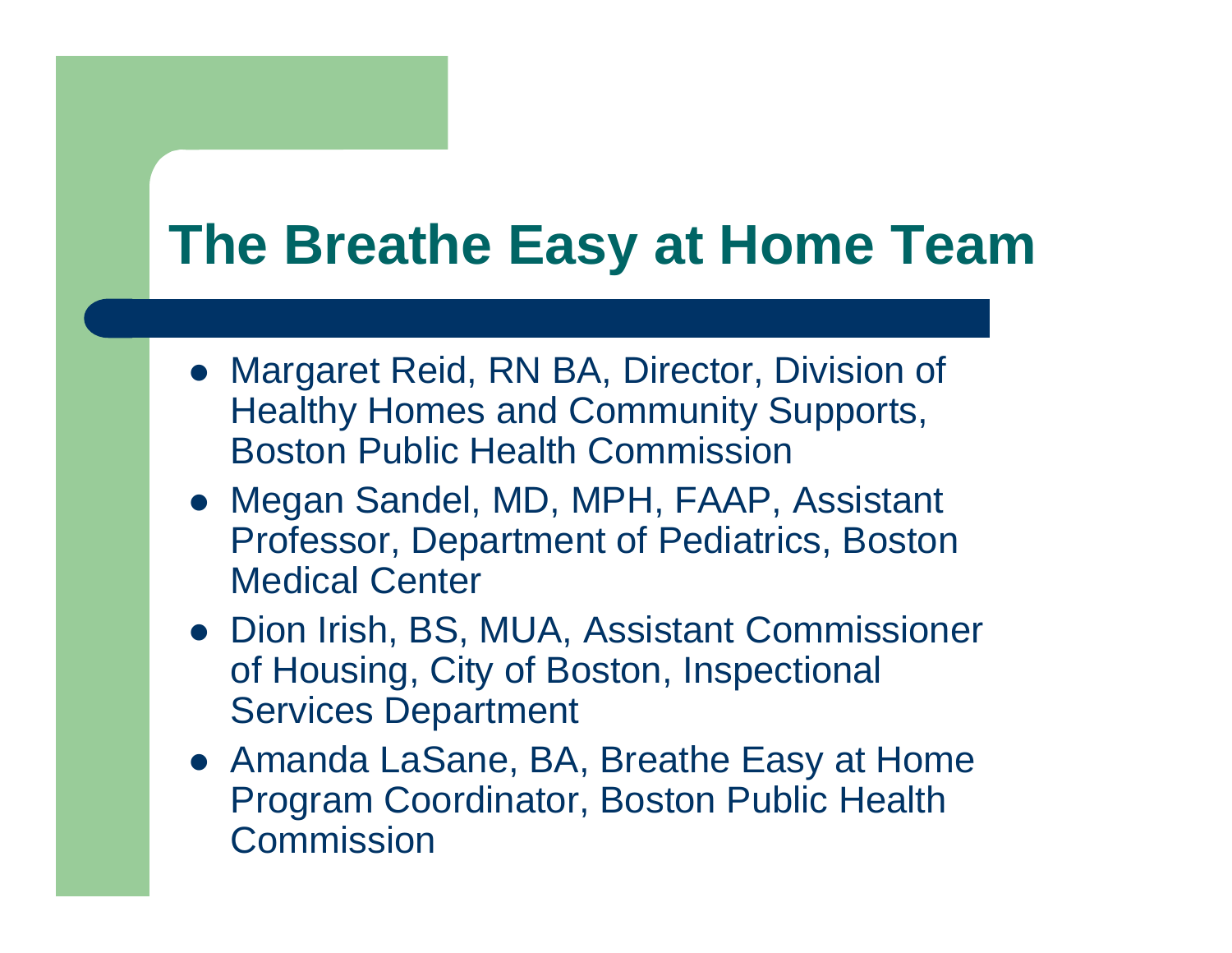## **Polling Question**

- What key stakeholder group do you represent?
	- Housing
	- Clinical
	- Legal
	- Enforcement
	- Advocacy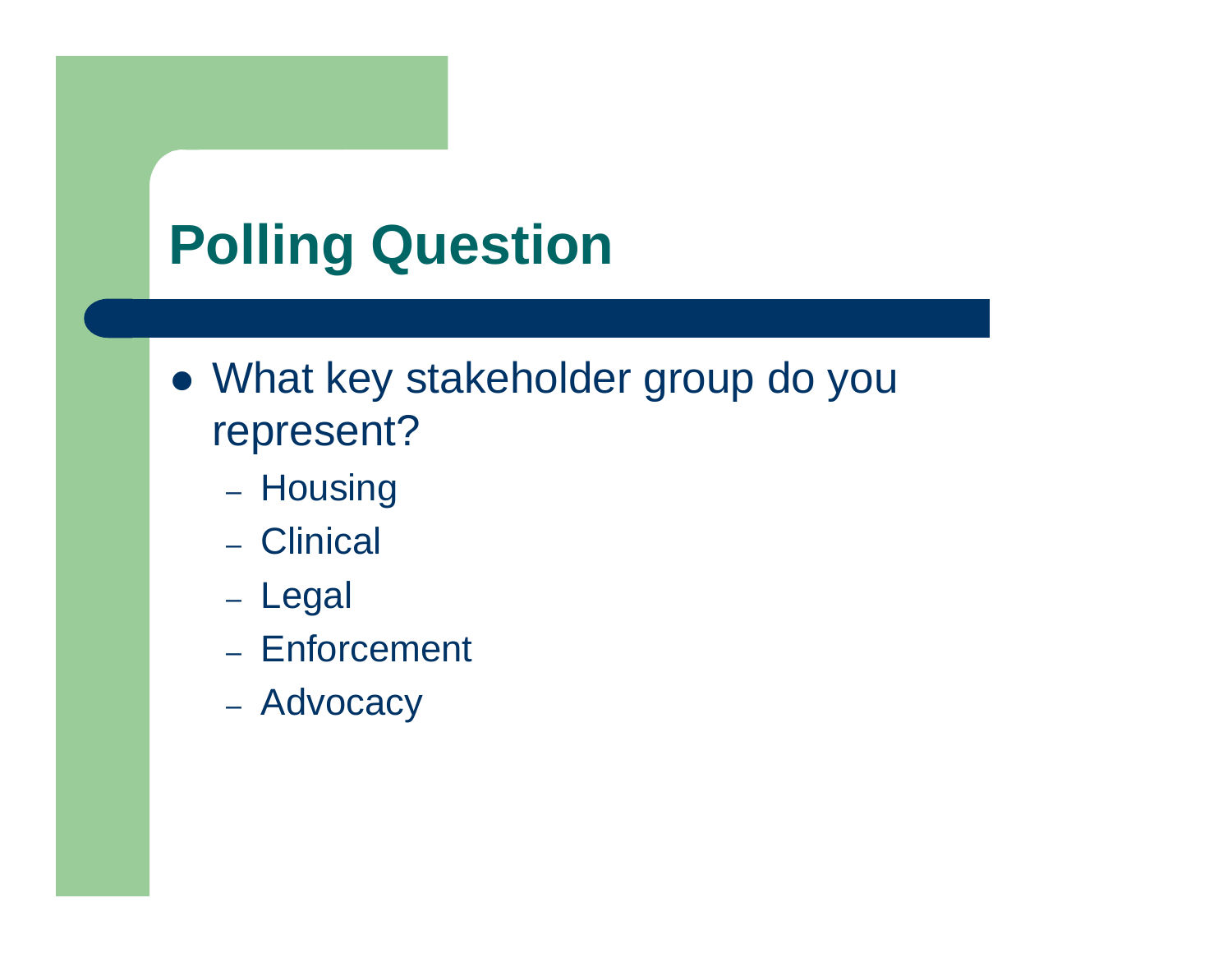## **Polling Question**

- With which key stakeholder groups in your community do you have relationships?
	- Housing
	- Clinical
	- Legal
	- Enforcement
	- Advocacy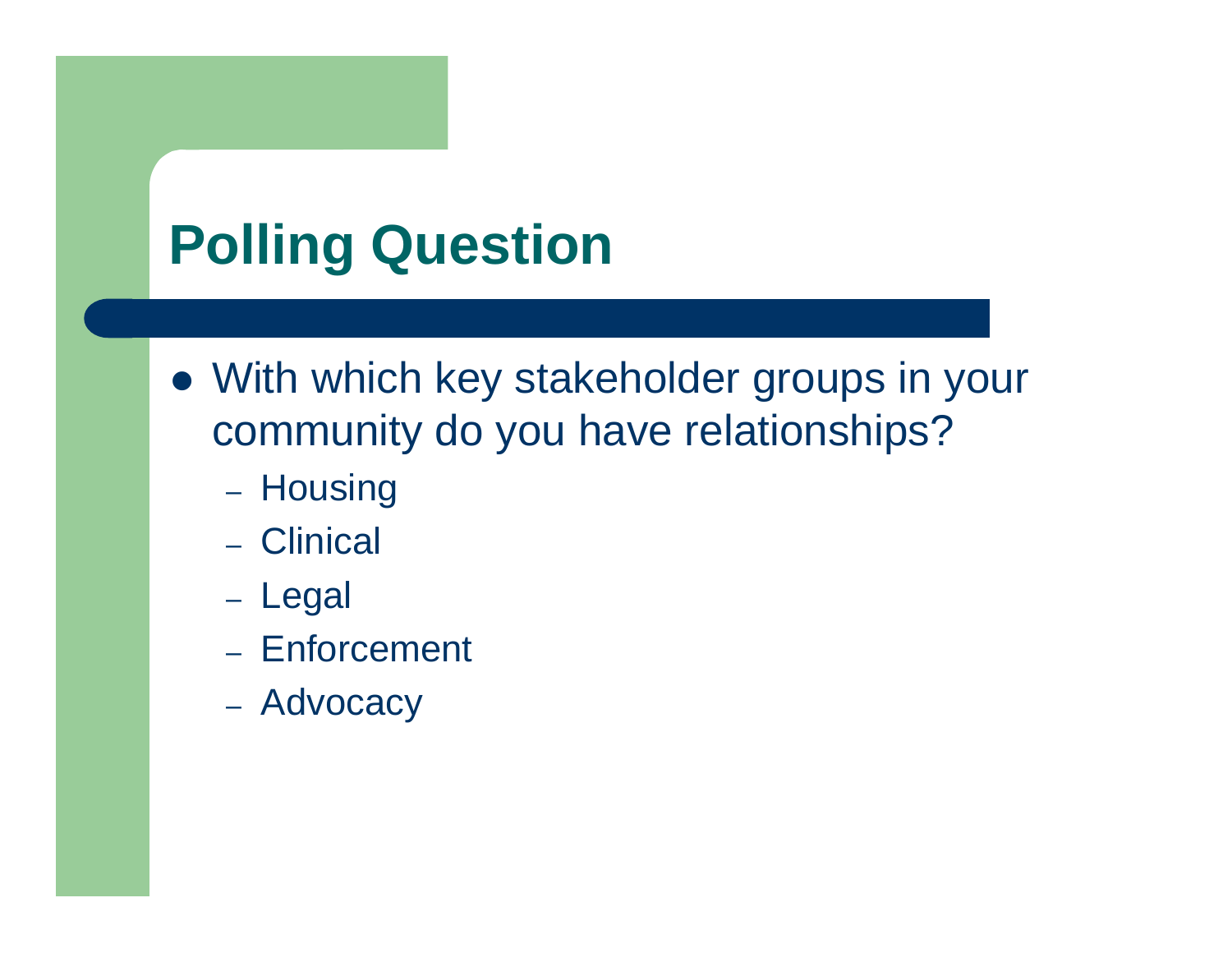## **Breathe Easy at Home**

- BEAH is a web-based referral system, allowing clinicians to request home inspections for their asthma patients.
	- Addresses exposures which trigger asthma and are covered by sanitary codes for housing.
	- Clinicians receive case updates by email.
	- Encourages clinicians to explore environmental asthma triggers with their patients.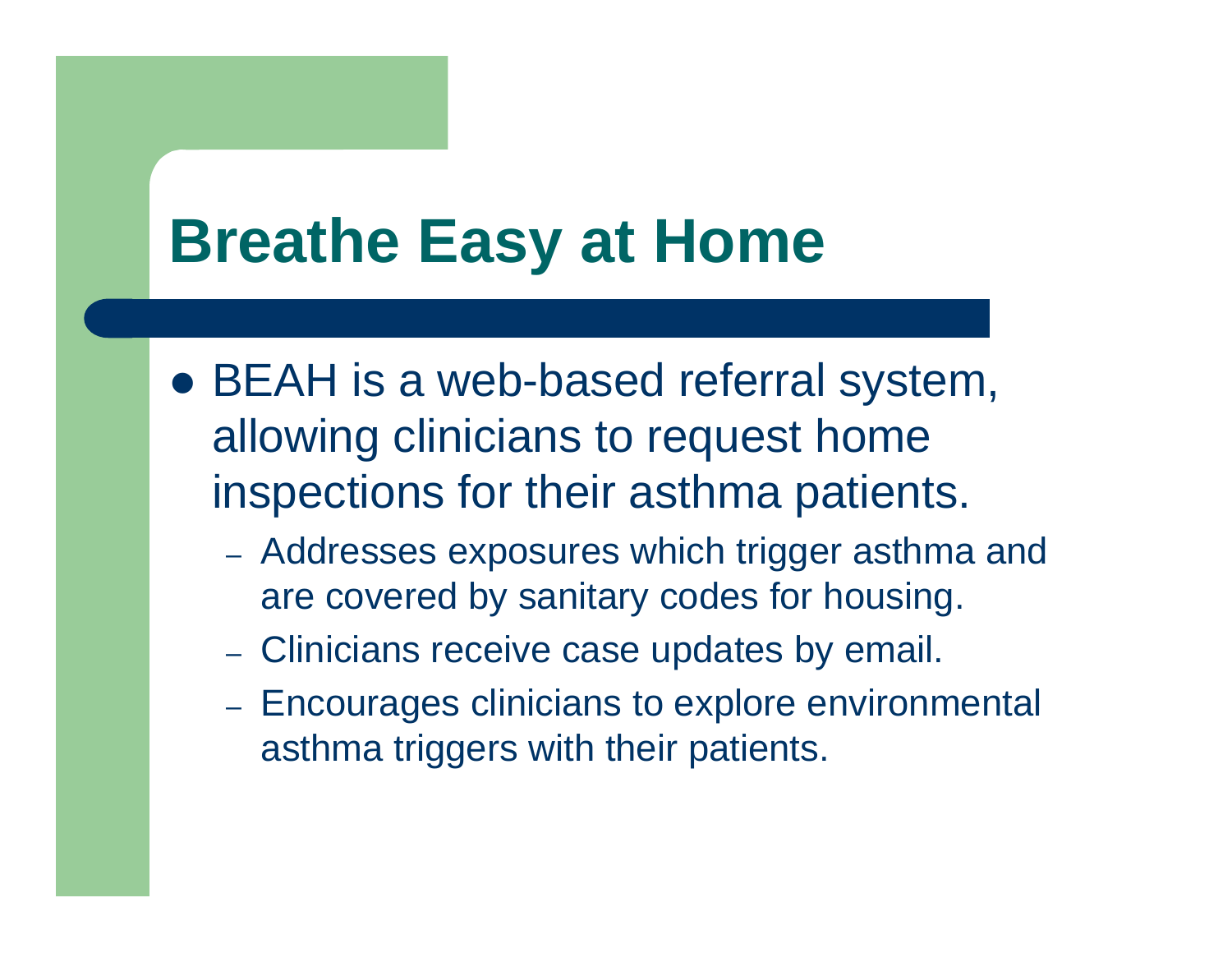#### **Breathe Easy at Home Background**

- ISD created Breathe Easy at Home ten years ago, program was under-utilized
	- Clinicians phoned ISD and often left a message
	- No system for ISD to update clinicians
- In 2006, a Boston Medical Center pediatrician approached ISD about modifications
	- Web-based system reflects health care technology and meets the needs of busy medical practices
	- Created a community/government collaboration involving advocacy, housing, legal and health care organizations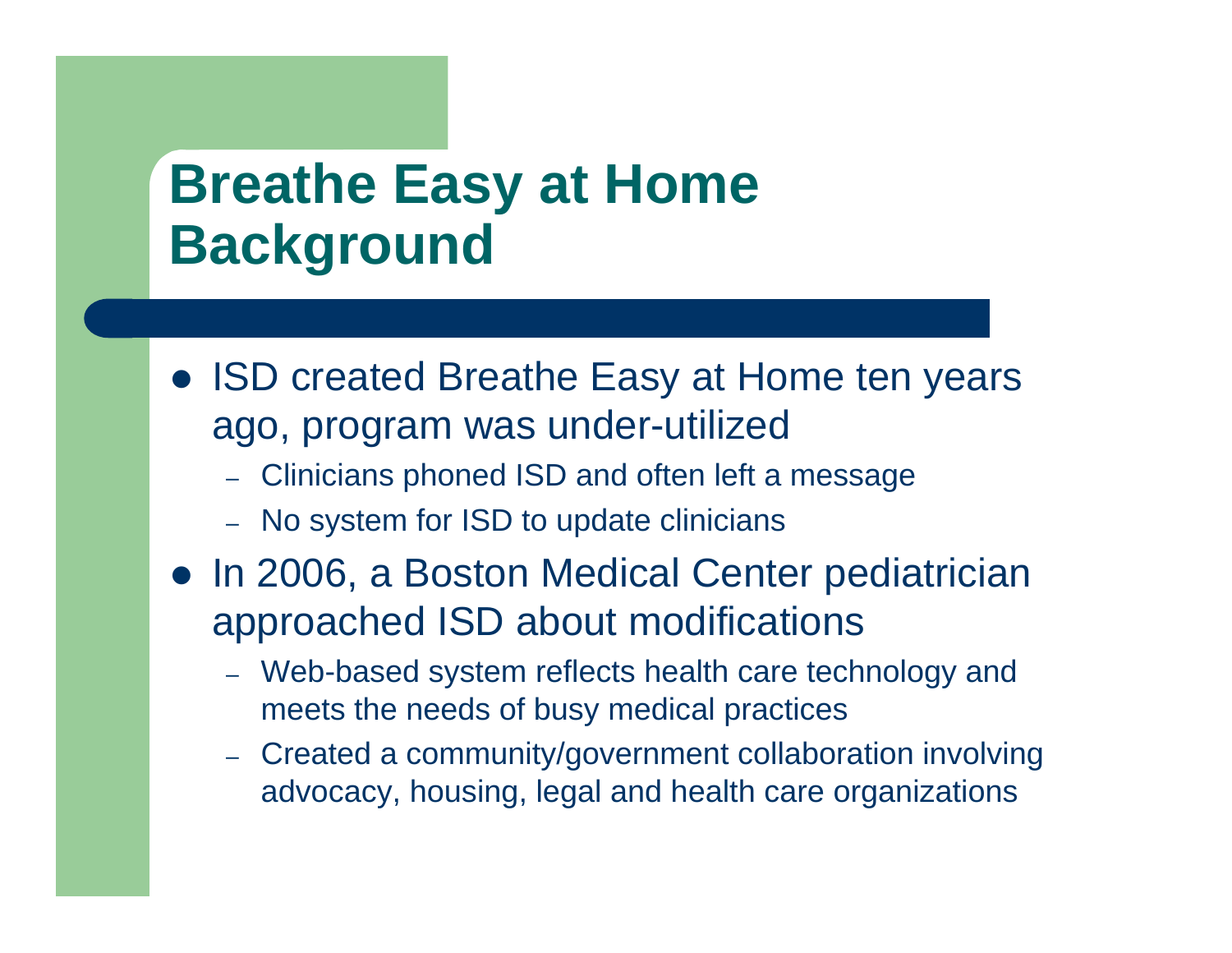## **Boston Snapshot**

- With @ 600,000 residents
	- @50% non-Latino White
	- @23% non-Latino Black
	- @14% Latino
- 33.7% of population age 24 or younger
- Active advocacy and health care presence
- Highest rate of asthma hospitalizations for children under 10 in state of Massachusetts\*

\*Health of Boston 2006, Boston Public Health Commission Research Office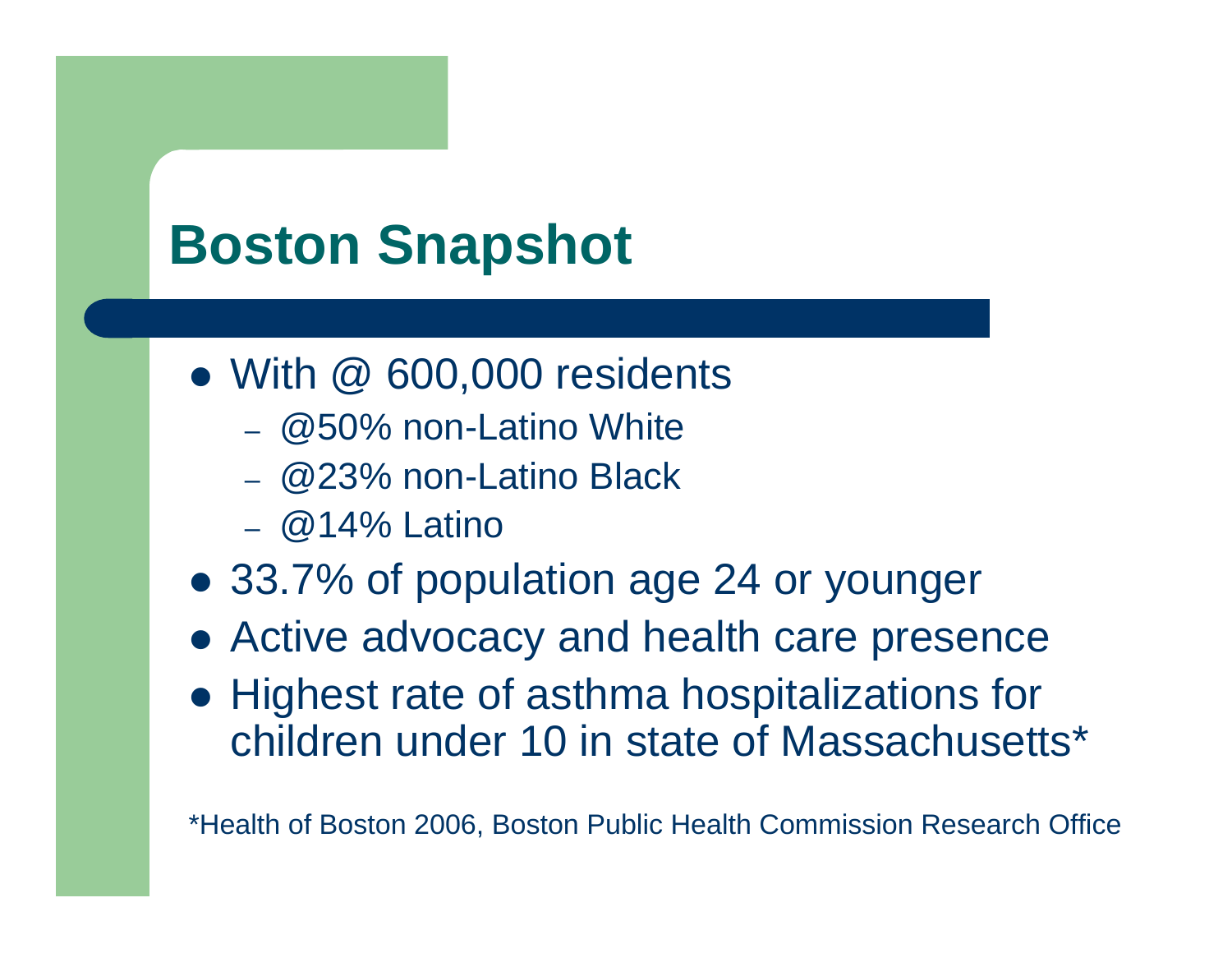#### **Boston's Largest Landlord**



- Boston Housing Authority administers housing for 10% of Boston's residents
- 22.9% of adults in public housing/rental assistance report doctor diagnosed asthma compared to 9.% in market rate housing\*\*
- BHA properties are aging, problems with pest infestation

\*\*2006 Behavioral Risk Factor Surveillance System (BRFSS) Boston Public Health Commission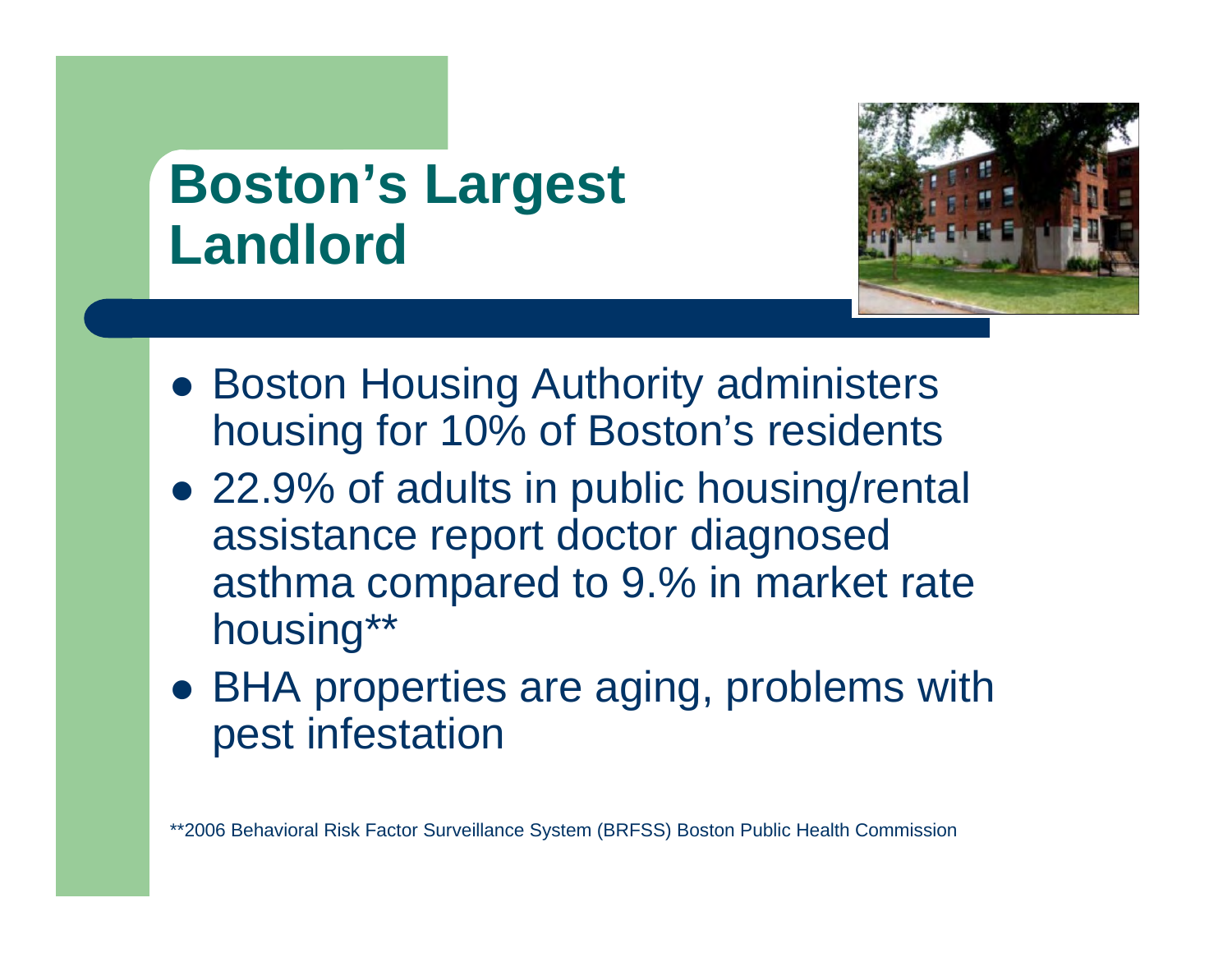### **National Guidelines for Dx & Tx of Asthma from NAEPP**

- New Guidelines in 2007
- Emphasize "Asthma Control" vs "Asthma Severity" classification
- Asthma Control assesses both impairment and risk of asthma attacks
- Comprehensive approach includes step up of asthma medications
- Effective control also means managing special situations, such as environmental triggers

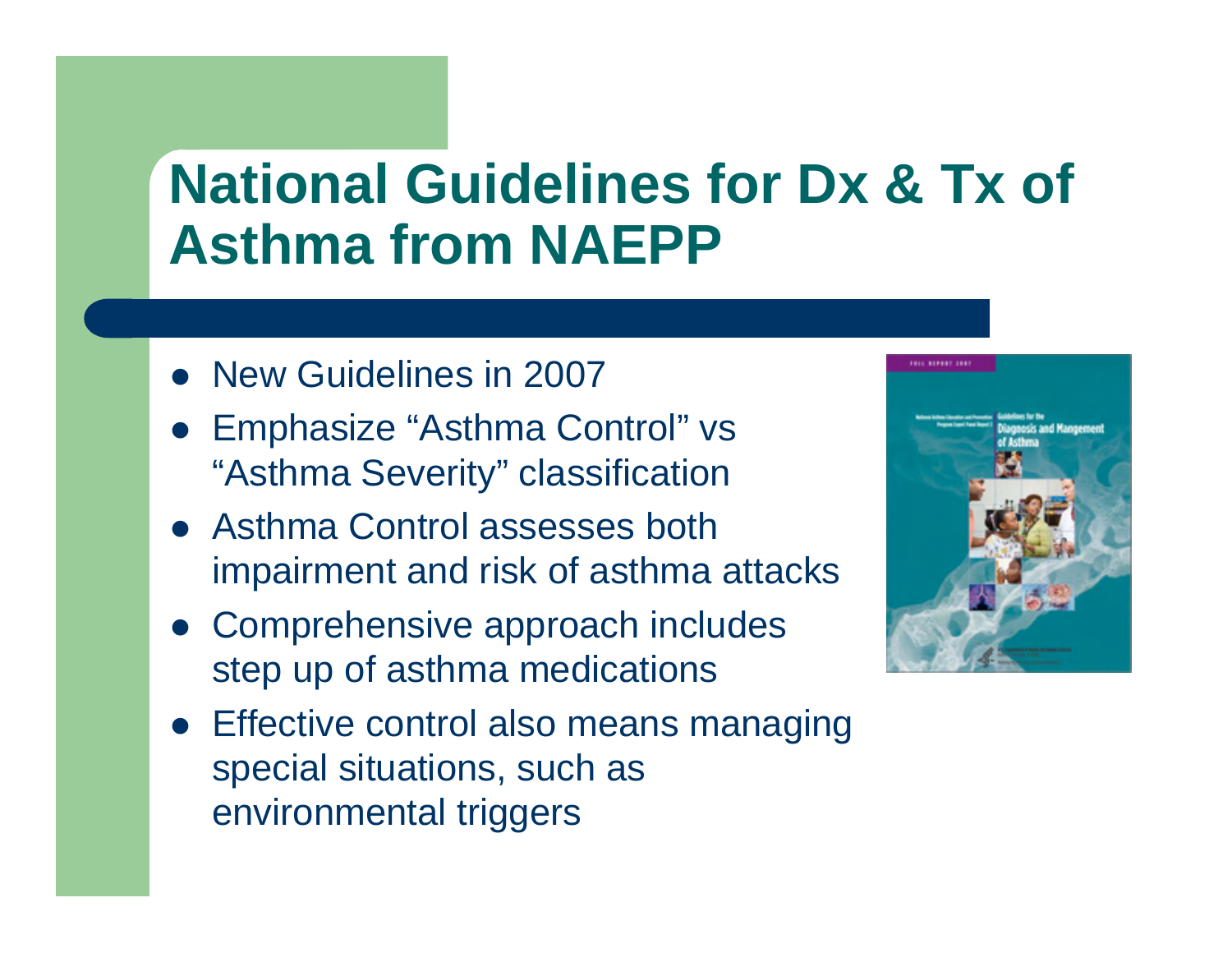#### **Social Risk Factors & Health**



The Medical **Confidential Partnership for Children** RAISING THE BAR FOR CHILD HEALTH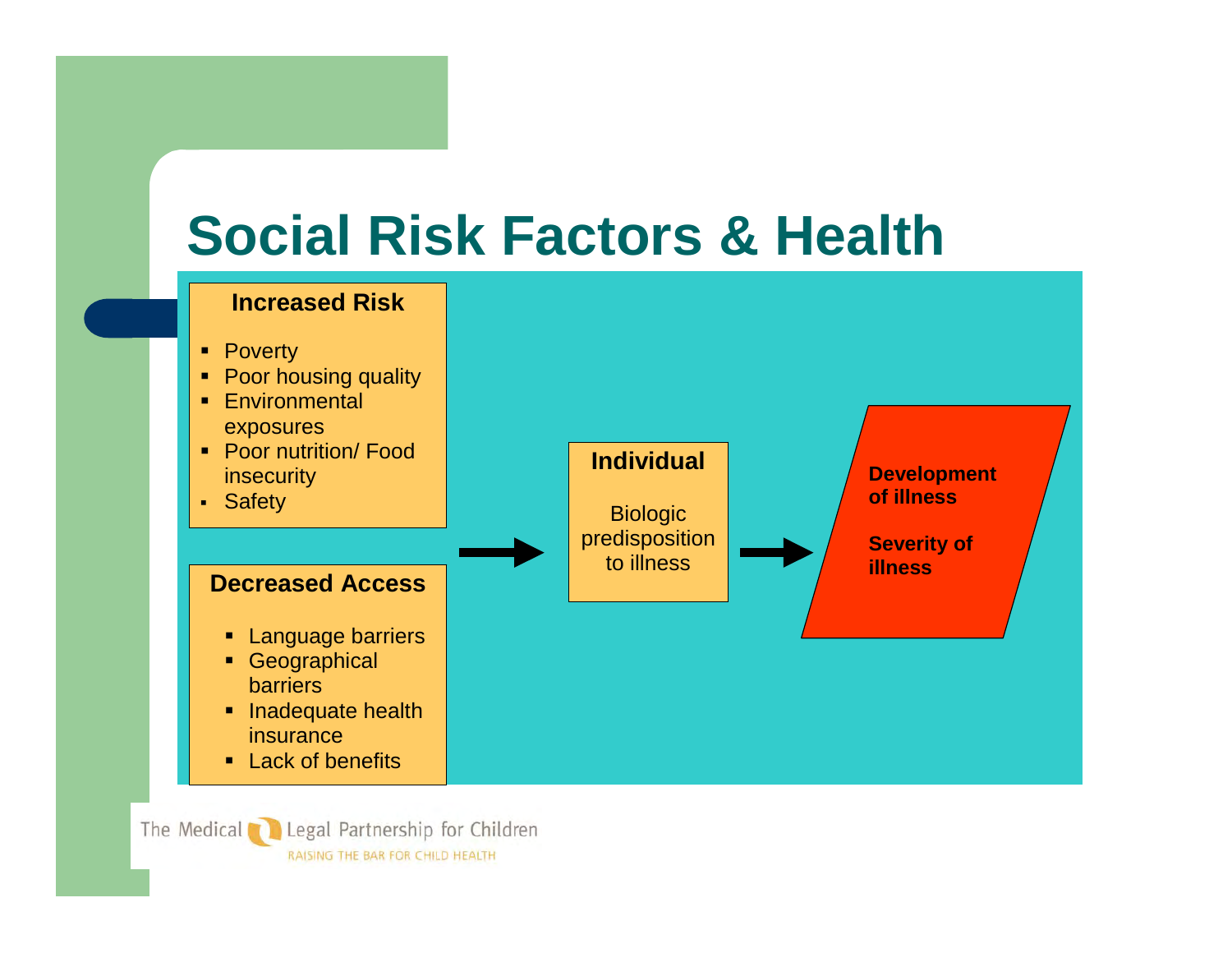## **Polling Question**

- Which asthma related issues are covered under your sanitary code?
	- Cockroach infestation
	- Rodents
	- Chronic dampness (mold)
	- Damaged/dirty carpeting
	- Temperature extremes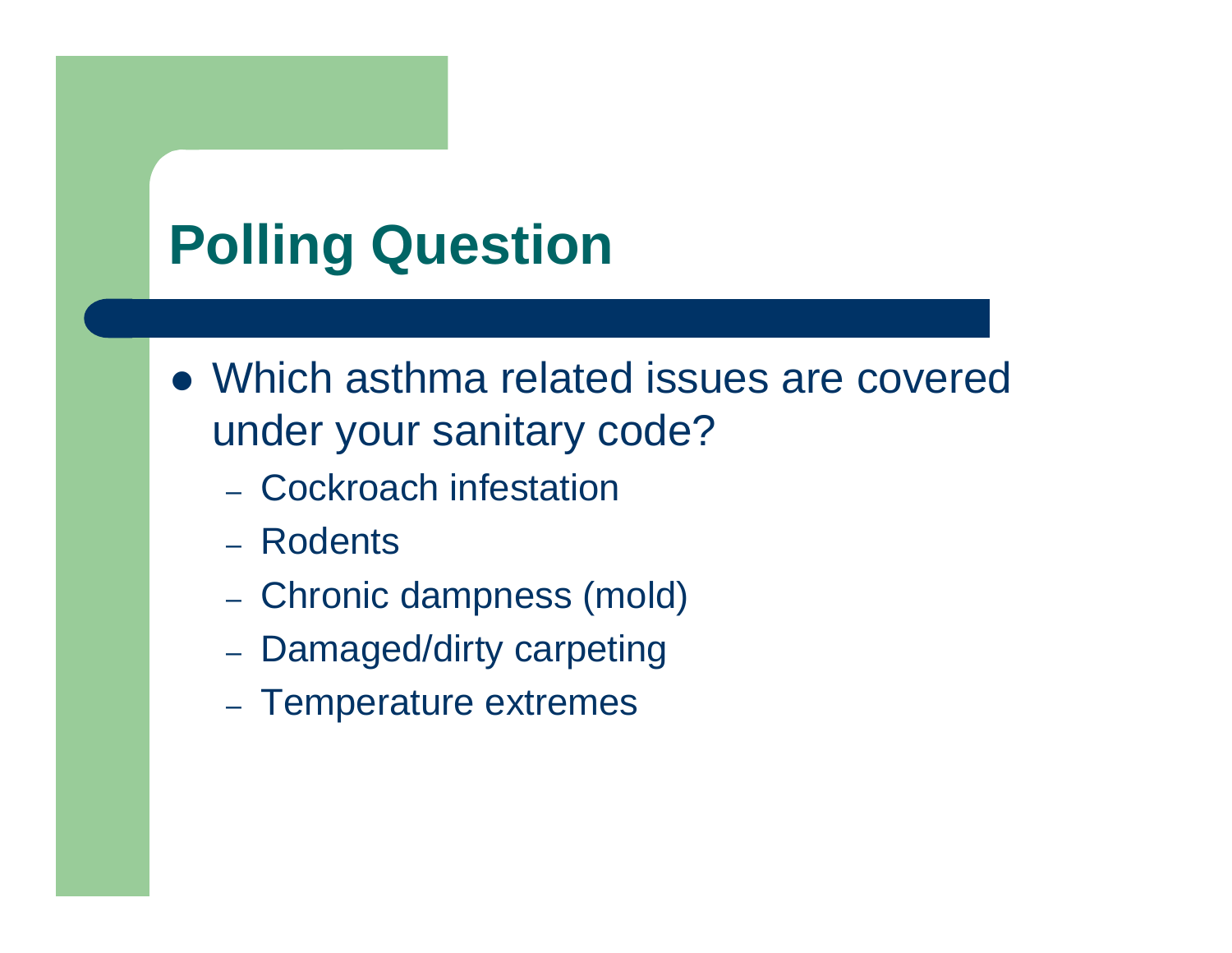#### **Health Impact of Substandard Housing Conditions**

- ▉ Rodent and cockroach infestation
- Water leaks and resultant mold
- Exposed wires and uncovered radiators
- **Insufficient heat or Leat Form** running water
- П **Overcrowding**
- L Increased asthma
- $\mathbf{E}$ **Injuries** 
	- Radiator burns
	- Fires from improper wiring, lack of smoke detectors, use of space heaters
- **Increased infectious** diseases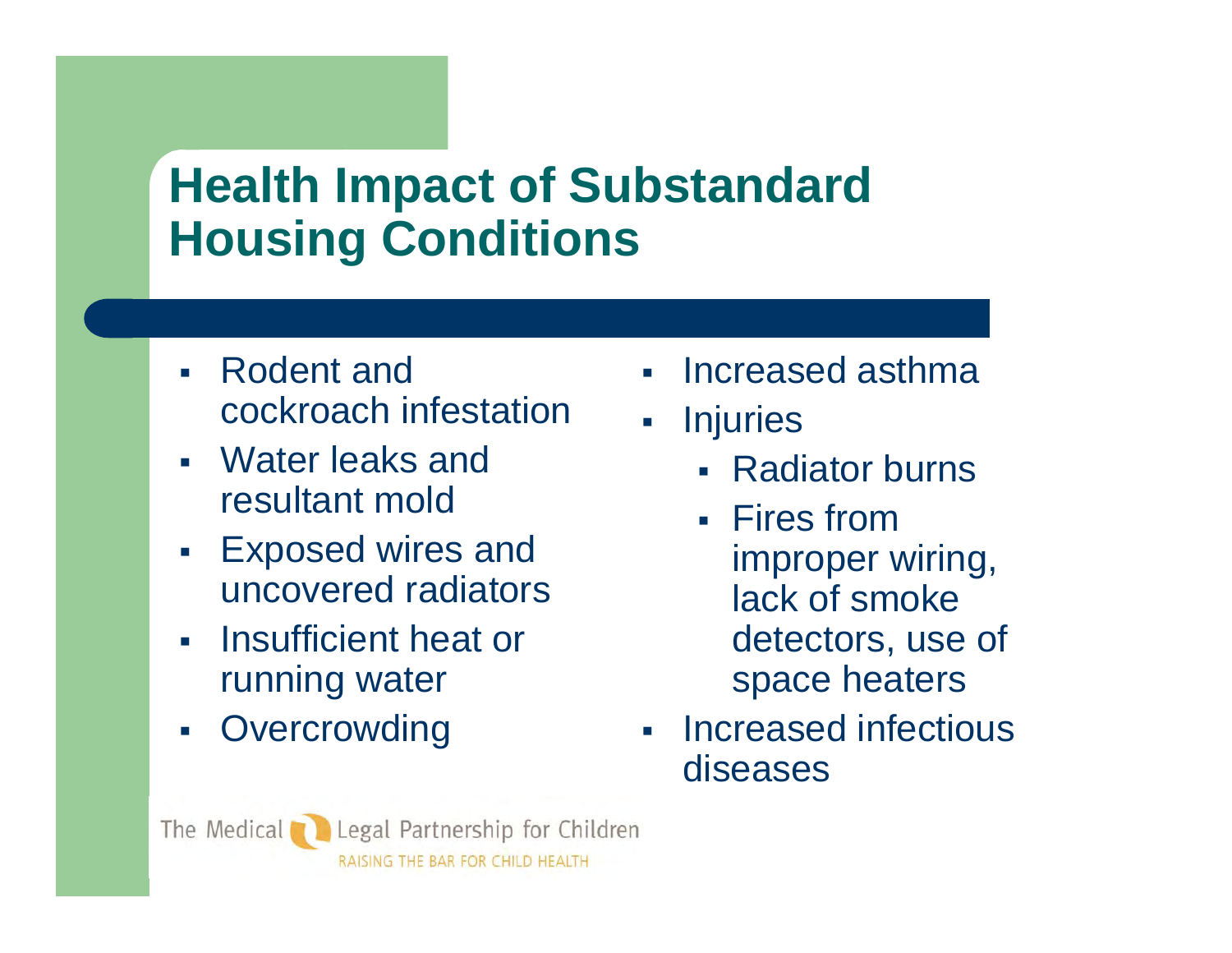

#### **Breathe Easy at Home How it works**

- Doctors or nurses screen for housing problems among their patients with asthma
	- Log onto the BEAH web-based referral system/database
	- Refer families for housing code inspection and sign up for updates
	- Housing code inspectors put results up on website, automatically emailed to referrers
- Patient consent is required for referral and at the time of inspection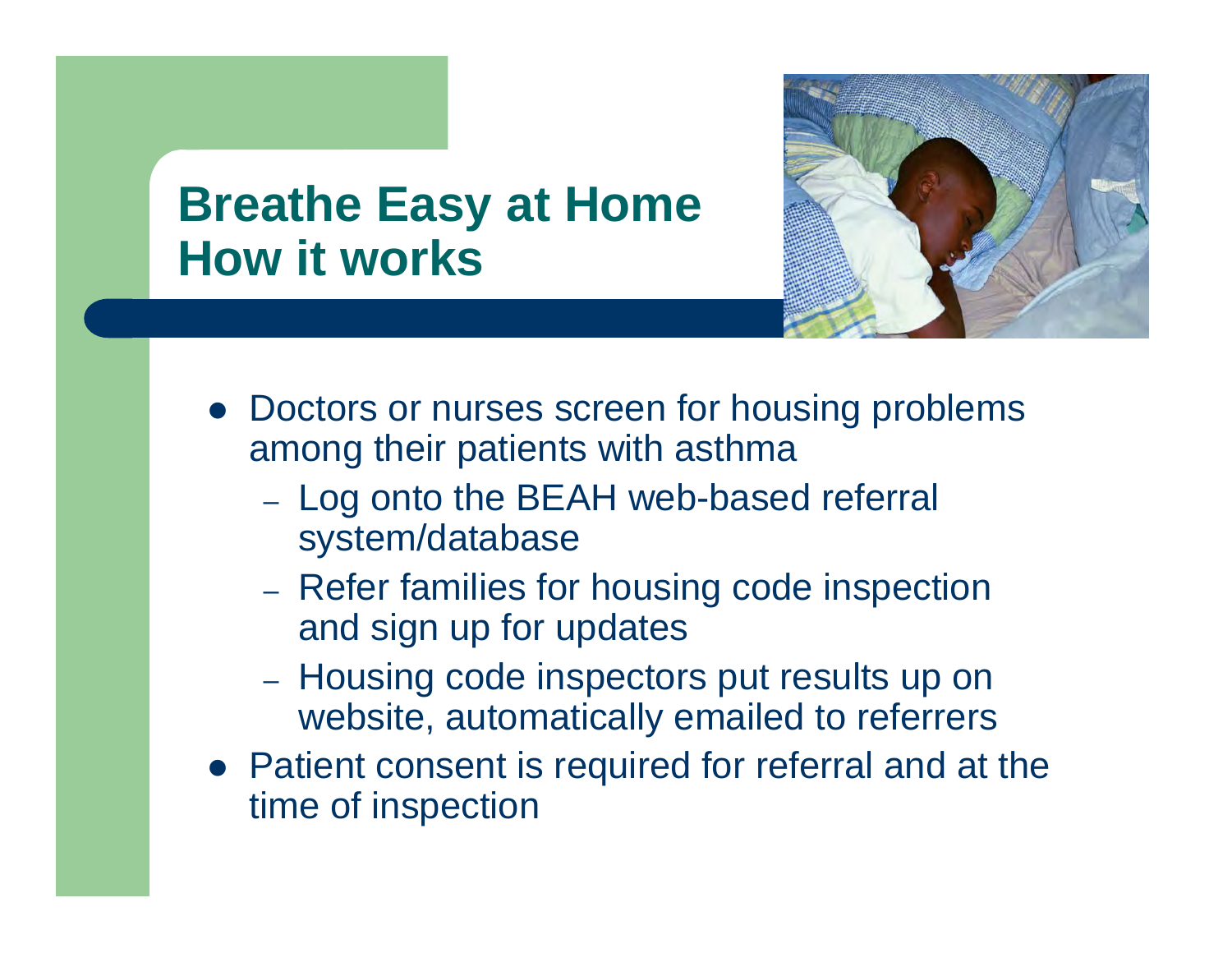

## **BEAH Inspections**

#### **Once a referral is received from a Clinician:**

- $\bullet$  Patient contacted within 24 hours to schedule a home inspection.
- $\bullet$  Inspections are conducted, asthma triggers and other code violations are given to the property owner.
- Property owners are provided a compliance deadline & inspectors are instructed to work with them.
- $\bullet$ Non-compliant owners are taken to court.
- 70% of cases have violations solved without housing court!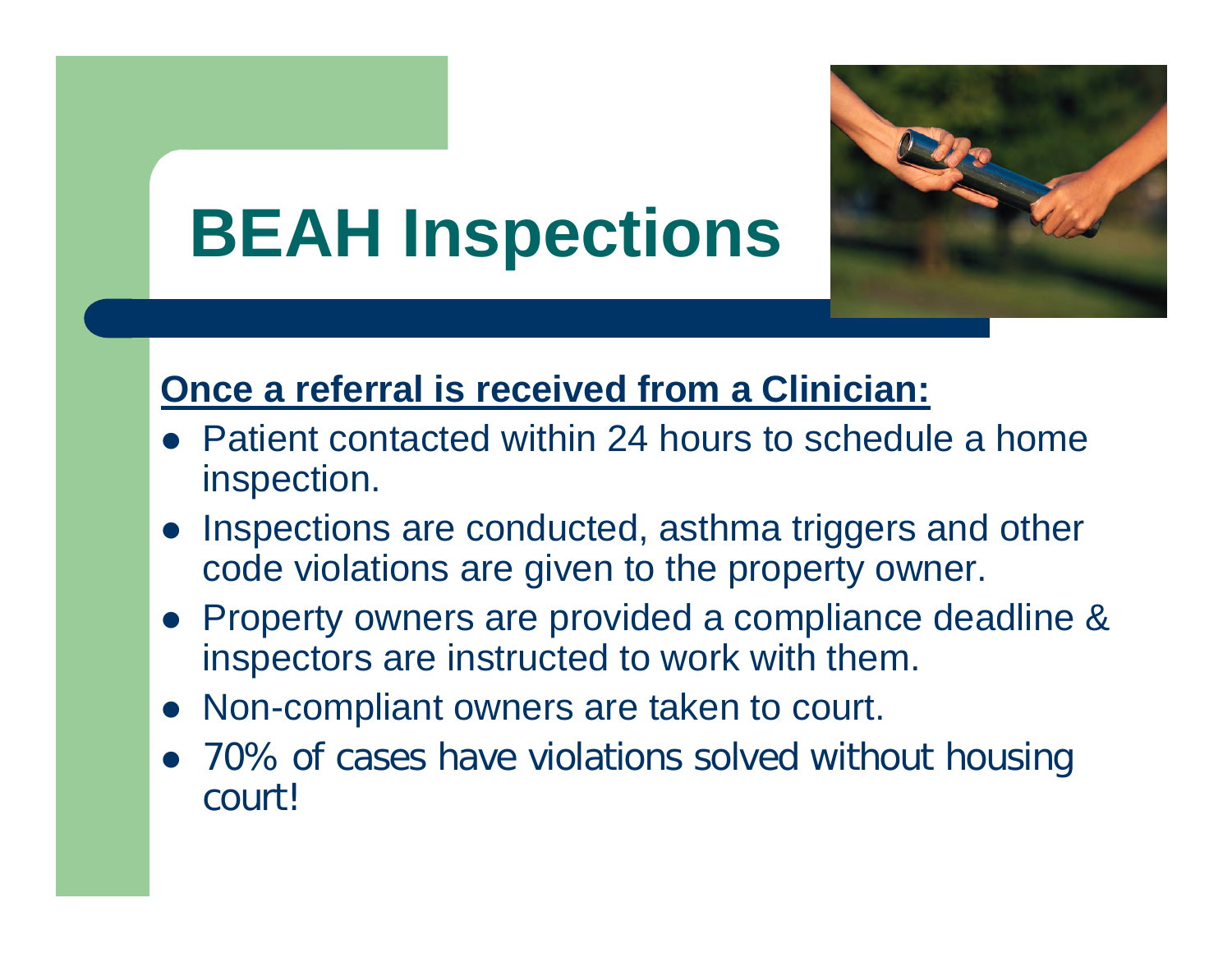#### **Registering with BEAH**

- Clinical sites have a "super-user" and the ability to add other site users.
- Clinical sites are password protected for HIPAA protections

| $\pmb{\times}$<br>Back +                                                     | 2 A D Search of Favorites 2 图 图 图 图 卷 图 图 卷               |                                                                     |
|------------------------------------------------------------------------------|-----------------------------------------------------------|---------------------------------------------------------------------|
| Address @ http://www.cityofboston.gov/isd/housing/bmc/register.asp?agree=yes |                                                           | $\vee$ $\rightarrow$ Go                                             |
| City of Boston.gov                                                           |                                                           |                                                                     |
| Official Web Site of the City of Boston                                      |                                                           |                                                                     |
| <b>Online Services Residents</b><br>Home                                     | <b>Business Visitors</b><br><b>Students</b><br>Government |                                                                     |
| <b>Inspectional Services</b>                                                 | Housing Division - Breathe Easy Program                   | GO<br>Search:                                                       |
| Department                                                                   |                                                           | Expanded Search »                                                   |
| <b>ISD Home</b>                                                              | Registration                                              |                                                                     |
| <b>Building</b>                                                              | * Contact:                                                | News & Press Releases »                                             |
| <b>Housing</b>                                                               | * Title:                                                  | <b>News &amp; Press Releases</b>                                    |
| Sanitary Code<br><b>FAQ</b>                                                  |                                                           |                                                                     |
| <b>Bed Bugs</b>                                                              | * Facility:                                               | <b>Related Links</b>                                                |
| Rental Inspections                                                           | * Address:                                                | Get Adobe Reader                                                    |
| Breathe Easy                                                                 | * Phone:                                                  | Many forms are available in PDF<br>format. To view and print in PDF |
| <b>Health</b>                                                                | * Email:                                                  | format, you must download and<br>install the reader.                |
| <b>Environmental Services</b>                                                |                                                           | Get Adobe                                                           |
| <b>Weights &amp; Measures</b>                                                | <b>Comments</b>                                           | Reader <sup>-</sup>                                                 |
| <b>Contact Us</b>                                                            |                                                           |                                                                     |
| <b>Boston Inspectional Services</b>                                          |                                                           |                                                                     |
|                                                                              |                                                           |                                                                     |
| City Hall Hours & Directions                                                 |                                                           |                                                                     |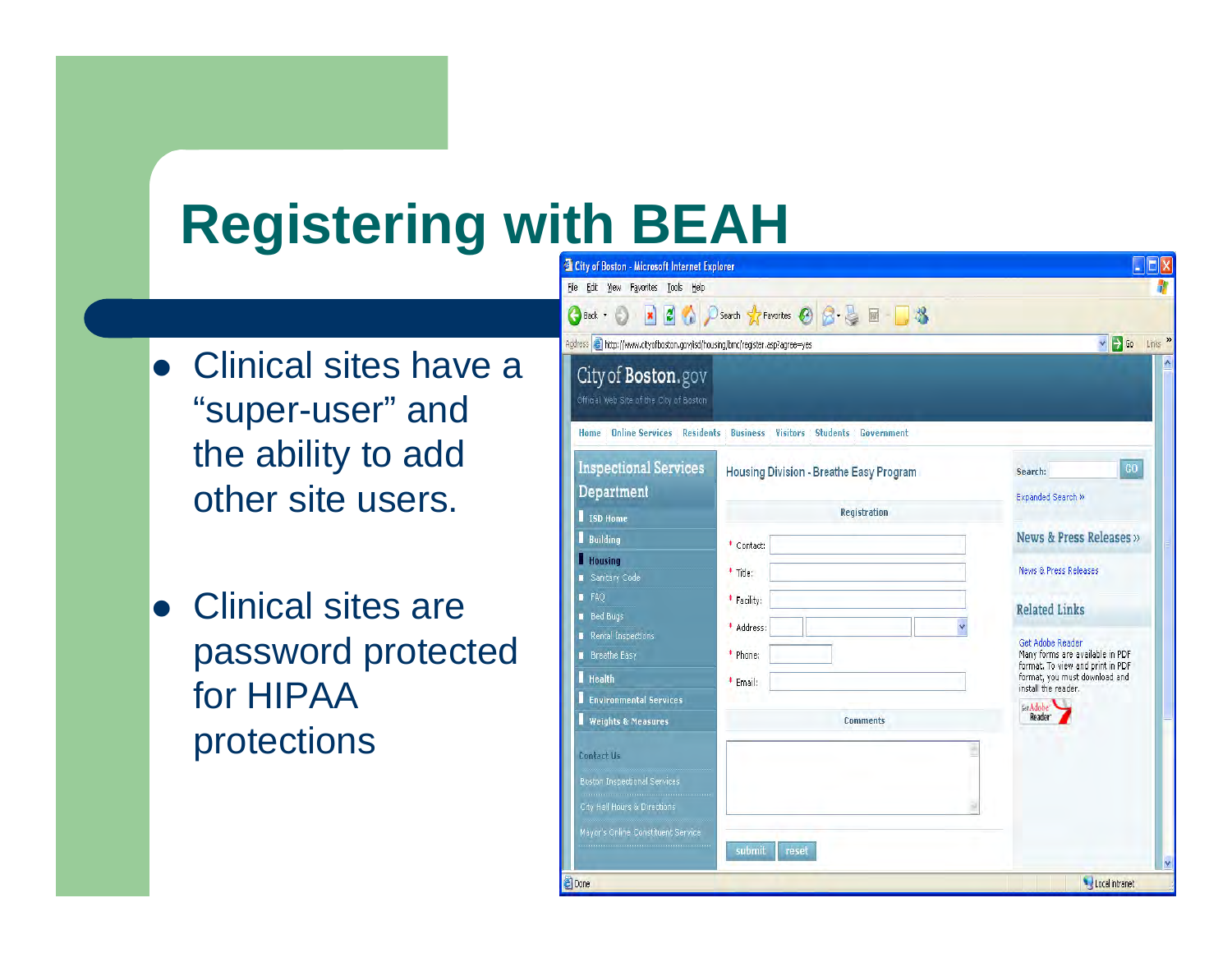| <b>Explorer 1 City of Boston - Microsoft Internet Explorer</b>         |                                                |                                                                     |  |  |
|------------------------------------------------------------------------|------------------------------------------------|---------------------------------------------------------------------|--|--|
| File Edit View Favorites Tools Help                                    |                                                |                                                                     |  |  |
| Back +<br>$\vert \mathbf{x} \vert$                                     | 2 C Search Stravorites 2 图 图 图<br>$\mathbb{R}$ |                                                                     |  |  |
| Address et http://www.cityofboston.gov/isd/housing/bmc/admin/login.asp |                                                | Links »<br>$\vee$ $\rightarrow$ Go                                  |  |  |
| City of Boston.gov                                                     |                                                |                                                                     |  |  |
| Official Web Site of the City of Boston                                |                                                |                                                                     |  |  |
| <b>Online Services Residents</b><br>Home                               | <b>Business Visitors Students Government</b>   |                                                                     |  |  |
| <b>Inspectional Services</b>                                           | Housing Division - Breathe Easy Program        | GO<br>Search:                                                       |  |  |
| Department                                                             |                                                | Expanded Search »                                                   |  |  |
| ISD Home                                                               | Login is required. Please sign in:             |                                                                     |  |  |
| <b>Building</b><br>٠                                                   | User Name:                                     | News & Press Releases »<br><b>News &amp; Press Releases</b>         |  |  |
| <b>Housing</b>                                                         | Password:                                      |                                                                     |  |  |
| Sanitary Code<br>F A Q                                                 |                                                |                                                                     |  |  |
| <b>Bed Bugs</b>                                                        | login                                          | <b>Related Links</b>                                                |  |  |
| Rental Inspections                                                     |                                                | Get Adobe Reader                                                    |  |  |
| <b>Breathe Easy</b>                                                    |                                                | Many forms are available in PDF<br>format. To view and print in PDF |  |  |
| <b>Health</b>                                                          |                                                | format, you must download and<br>install the reader.                |  |  |
| <b>Environmental Services</b>                                          |                                                | Get Adobe                                                           |  |  |
| <b>Weights &amp; Measures</b>                                          |                                                | Reader <sup>-</sup>                                                 |  |  |
| <b>Contact Us</b>                                                      |                                                |                                                                     |  |  |
| Boston Inspectional Services                                           |                                                |                                                                     |  |  |
| City Hall Hours & Directions                                           |                                                |                                                                     |  |  |
| Mayor's Online Constituent Service                                     |                                                |                                                                     |  |  |
|                                                                        |                                                |                                                                     |  |  |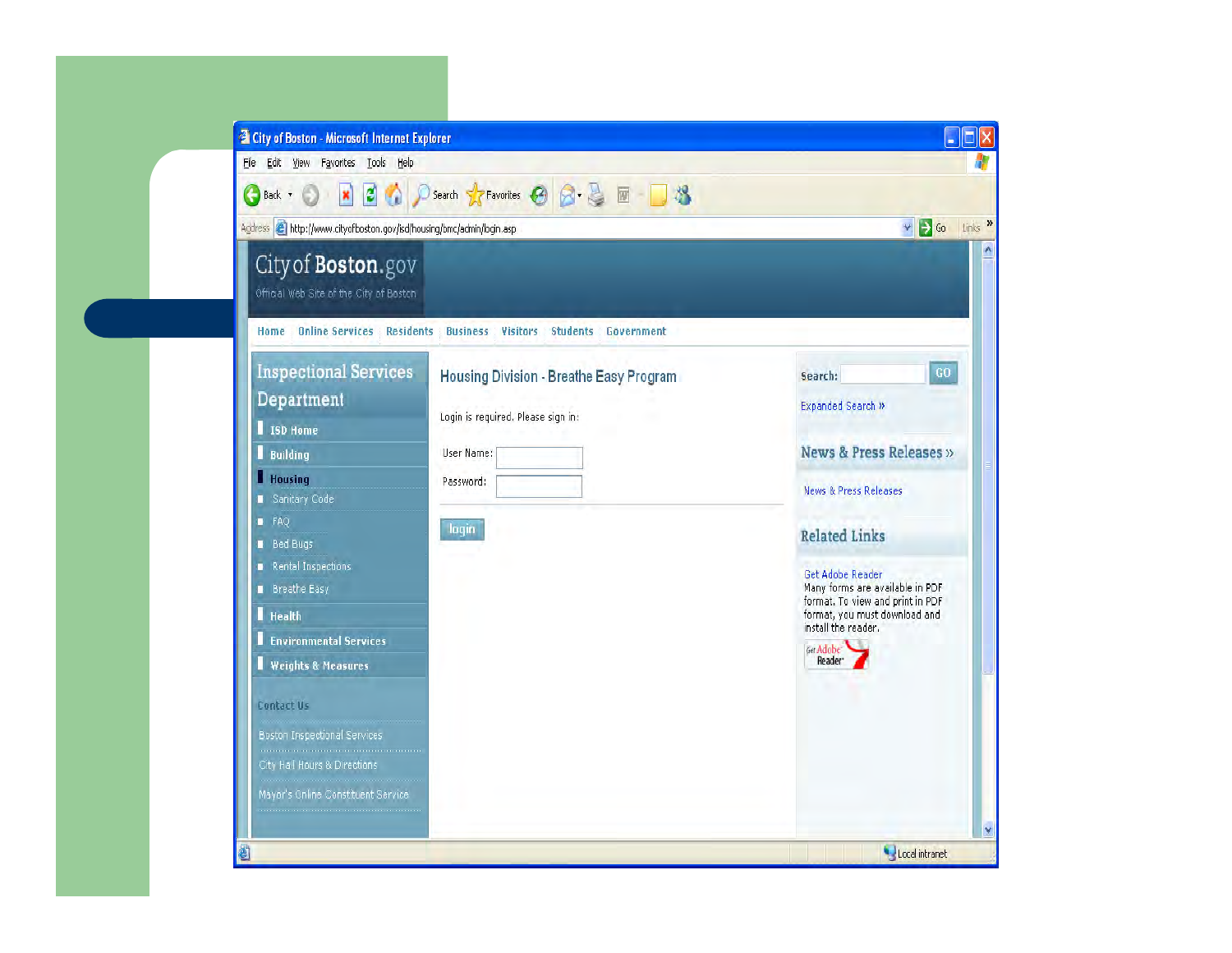| G<br>Back +                                                                        |                                    |                                                                      | 3 C D Search Fravorites ④ B - 图 回 · D 12 %                                             |                                                                                 |
|------------------------------------------------------------------------------------|------------------------------------|----------------------------------------------------------------------|----------------------------------------------------------------------------------------|---------------------------------------------------------------------------------|
| Address & http://www.cityofboston.gov/isd/housing/bmc/isd/isdupdate.asp?caseid=126 |                                    |                                                                      |                                                                                        | $\times$ $\rightarrow$ Go                                                       |
| Google 8 -                                                                         |                                    |                                                                      | Search ※ 1 9 - 9 - 3 - 5 - ☆ Bookmarks -                                               | Find - "Scheck - AutoFill -<br>$Sq + Sqn ln$                                    |
| <b>Home Online Services</b>                                                        | <b>Residents Business Visitors</b> |                                                                      | <b>Students</b><br>Government                                                          |                                                                                 |
| <b>Inspectional Services</b><br>Department                                         |                                    |                                                                      | <b>Breathe Easy Program - Update Case</b>                                              | Go! <sup>1</sup><br>Search:                                                     |
| ISD Home                                                                           | Date:                              |                                                                      | 圏                                                                                      | News & Press Releases »                                                         |
| <b>Building</b>                                                                    | Inspector:                         |                                                                      | Y                                                                                      | <b>CITY FINES AIRLINE FOR</b>                                                   |
| <b>Housing</b>                                                                     | Notes:                             |                                                                      |                                                                                        | <b>USING FAULTY SCALE</b>                                                       |
| <b>Breathe Easy</b>                                                                |                                    |                                                                      |                                                                                        | <b>BUILDING INSPECTOR</b>                                                       |
| Case Search                                                                        | Status:                            | $Closed \times$                                                      |                                                                                        | <b>RECEIVES HIGH HONORS</b><br><b>FROM ARCHBISHOP</b>                           |
| Auth. Clinics                                                                      |                                    |                                                                      |                                                                                        |                                                                                 |
| ■ Registration                                                                     | submit                             |                                                                      |                                                                                        | Announcements                                                                   |
| Metrics                                                                            |                                    |                                                                      |                                                                                        | <b>ISD Hours of Operation:</b>                                                  |
| Log Out                                                                            |                                    |                                                                      |                                                                                        | 1010 Mass Ave.<br>Monday - Friday:                                              |
| <b>Health</b>                                                                      | Date                               | Inspector                                                            | notes                                                                                  | $8:00am - 4:00pm$<br>Thursday Evening:                                          |
| <b>Environmental Services</b>                                                      | 8/3/2006                           | Yolanda<br>Thomas.                                                   | Unit left room ceiling has stains & cracks,<br>bathroom ceiling has stains and cracks, | $8:00am - 7:00pm$                                                               |
| <b>Weights &amp; Measures</b>                                                      |                                    | Unit has evidence of infestation (rodents).<br>Legal waiting service |                                                                                        | Please note that the cashier                                                    |
| <b>Contact Us</b>                                                                  |                                    |                                                                      | Legal served reinspection scheduled for                                                | closes 15 minutes prior to<br>closing                                           |
| <b>Boston Inspectional Services</b>                                                | 8/11/2006 Yolanda<br>Thomas        |                                                                      | 9/7/06                                                                                 |                                                                                 |
| City Hall Hours & Directions                                                       | 8/11/2006 Yolanda                  | Thomas                                                               | Legal served reinspection scheduled for<br>9/7/06                                      | <b>ISD Directions</b>                                                           |
| Mayor's Online Constituent<br><b>Service</b>                                       | 9/7/2006 Yolanda                   | Thomas                                                               | All violation corrected case closed.                                                   | Click here for directions to the<br><b>Inspectional Services</b><br>Department. |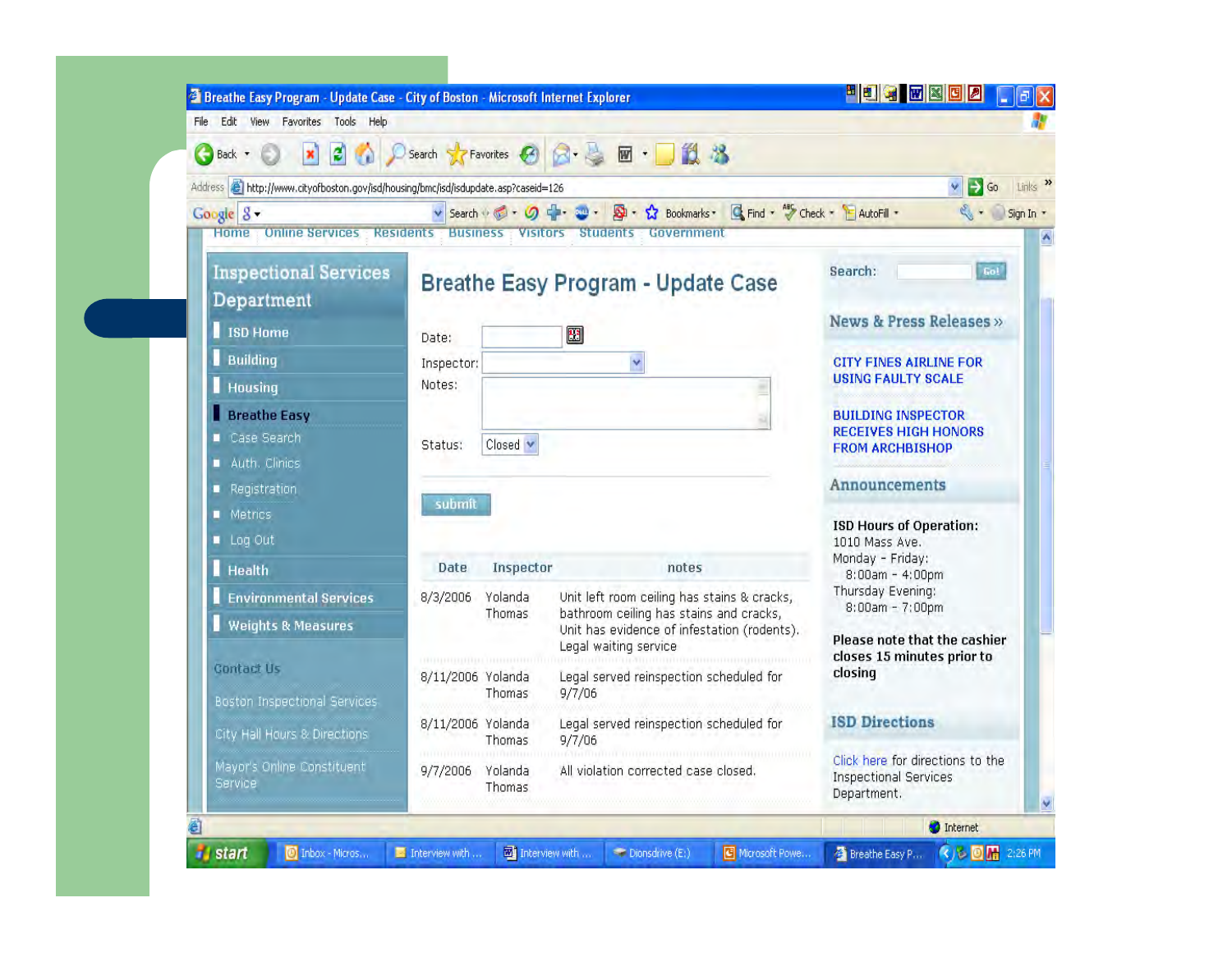| <b>El City of Boston - Microsoft Internet Explorer</b>                                                              |                                                                                                                                   | œ                                                                                |  |  |  |
|---------------------------------------------------------------------------------------------------------------------|-----------------------------------------------------------------------------------------------------------------------------------|----------------------------------------------------------------------------------|--|--|--|
| Edit View Favorites<br>Tools Help<br>File                                                                           |                                                                                                                                   |                                                                                  |  |  |  |
| $\vert \mathbf{x} \vert$<br>Back +<br>$\epsilon$                                                                    | 2 C D Search travorites 3 B B B B                                                                                                 |                                                                                  |  |  |  |
| Address <b>&amp;</b> http://www.cityofboston.gov/isd/housing/bmc/admin/newcase.asp                                  |                                                                                                                                   | $\vee$ $\rightarrow$ Go<br>Links >>                                              |  |  |  |
| City of <b>Boston</b> .gov<br>Official Web Site of the City of Boston                                               |                                                                                                                                   |                                                                                  |  |  |  |
|                                                                                                                     | Home Online Services Residents Business Visitors Students Government                                                              |                                                                                  |  |  |  |
| <b>Inspectional Services</b><br>Department                                                                          | <b>Housing Division - Breathe Easy</b><br>Program                                                                                 |                                                                                  |  |  |  |
| ISD Home<br><b>Building</b>                                                                                         | <b>New Case Referral</b>                                                                                                          | News & Press Releases »                                                          |  |  |  |
| <b>Housing</b><br><b>Breathe Easy</b><br>Case List                                                                  | <b>Patient Information</b><br>hide                                                                                                | News & Press Releases                                                            |  |  |  |
| New Case                                                                                                            | * Salutation:<br>$\overline{\mathbf{v}}$                                                                                          | <b>Related Links</b>                                                             |  |  |  |
| <b>Health</b><br><b>Environmental Services</b>                                                                      | <b>First Name:</b><br>Last Name:                                                                                                  | Get Adobe Reader<br>Many forms are available in<br>PDF format. To view and print |  |  |  |
| <b>Weights &amp; Measures</b>                                                                                       | Language:<br>Gender:                                                                                                              | in PDF format, you must<br>download and install the<br>reader.                   |  |  |  |
| <b>Contact Us</b>                                                                                                   | $*$ Phone (a):<br>Home $O$ Cell $O$ Other $O$<br>(primary phone)                                                                  | Get Adobe<br>Reader <sup>-</sup>                                                 |  |  |  |
| <b>Boston Inspectional Services</b><br>City Hall Hours & Directions<br>Mayor's Online Constituent<br><b>Service</b> | Phone (b):<br>Home $\bigcirc$ Cell $\bigcirc$ Other $\bigcirc$<br>(alternate phone)<br>* Under Six?<br>$Yes \bigcirc No \bigcirc$ |                                                                                  |  |  |  |
|                                                                                                                     | <b>Address Information</b><br>hide                                                                                                |                                                                                  |  |  |  |

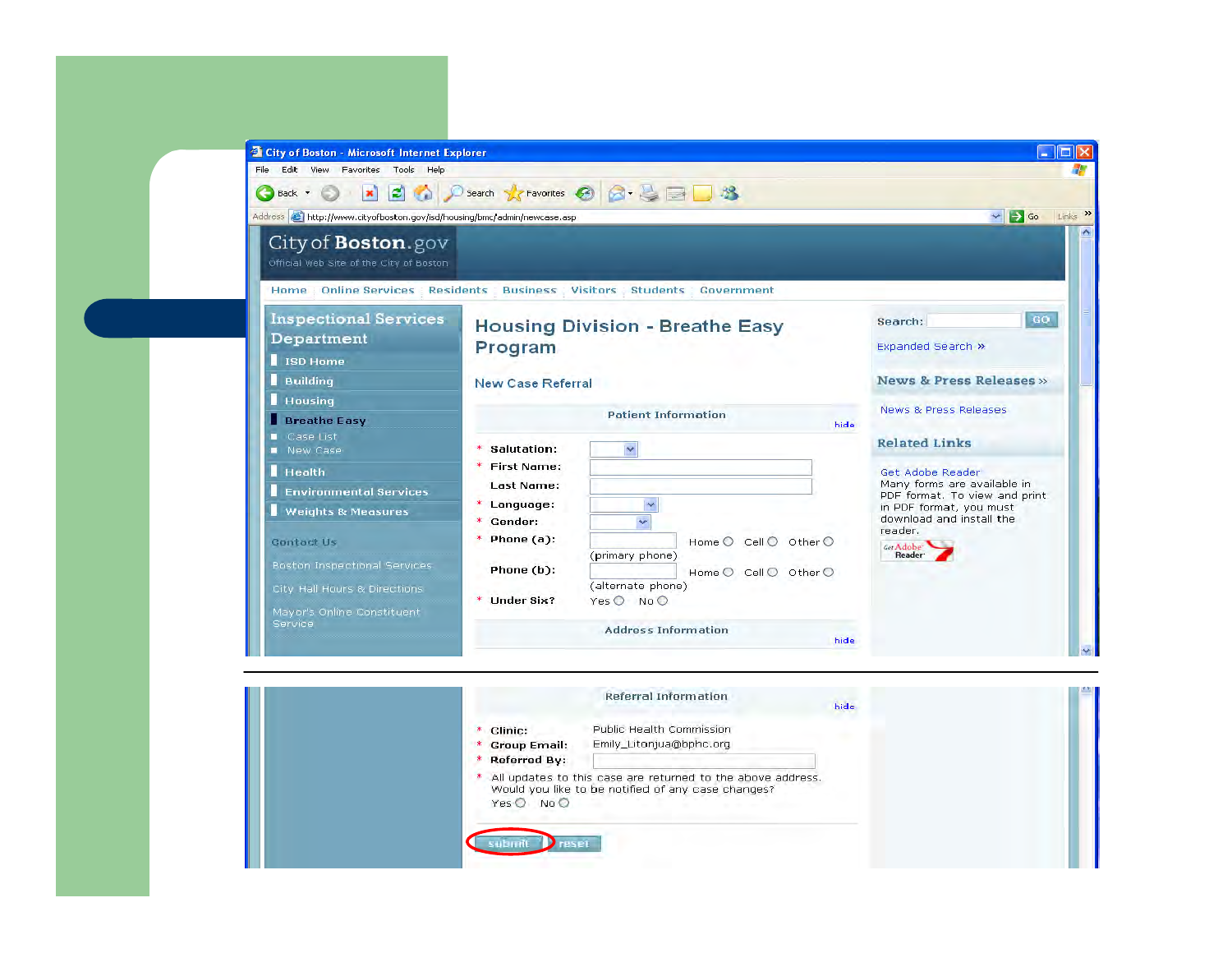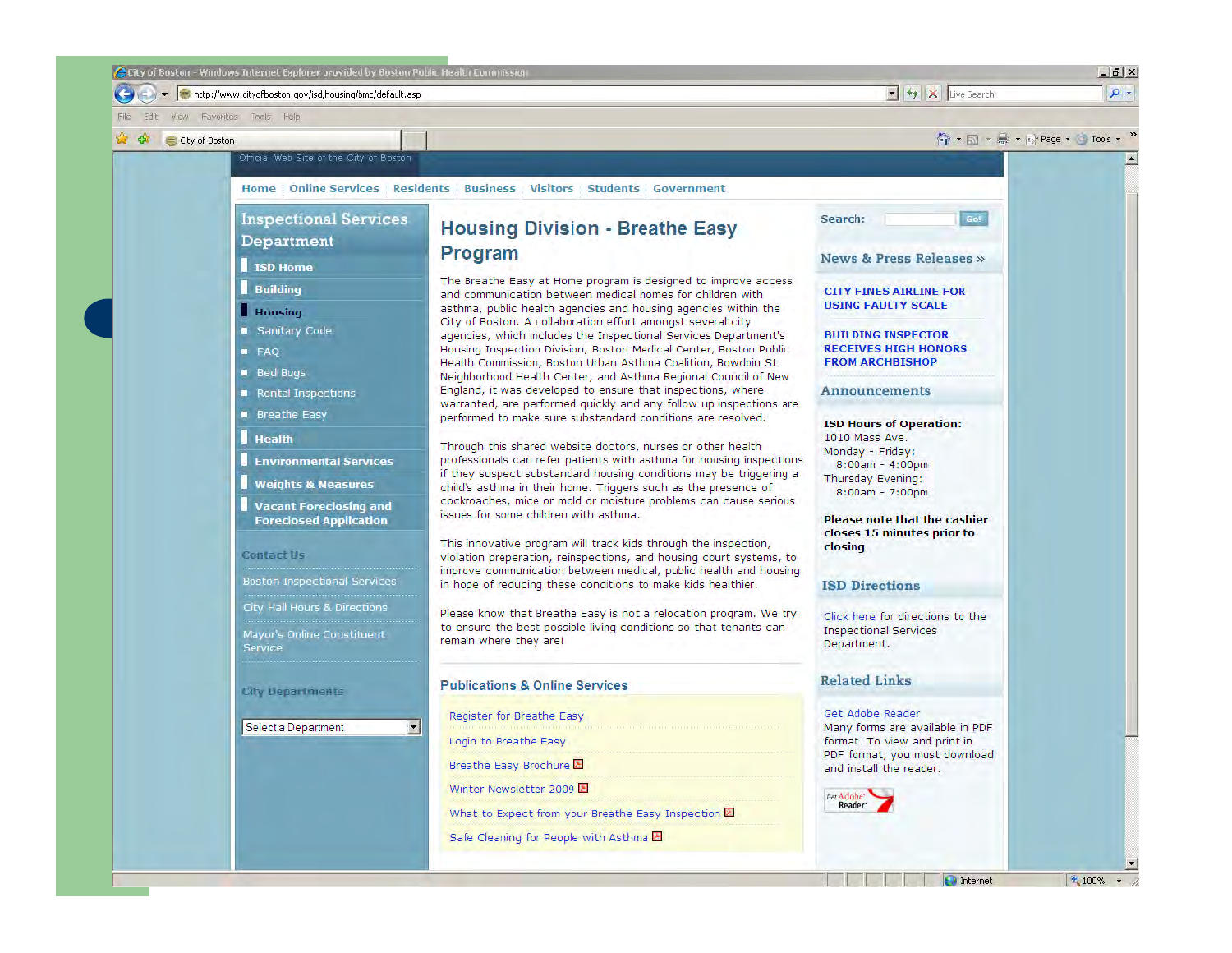## **BEAH Inspectors**

#### **Inspector "buy-in" is critical!**

- z *Training & Communication*
- **Listening**
- Encourage "big thinking"
- **Feedback & Evaluation**
- **Inspecting with Resident Doctors.**

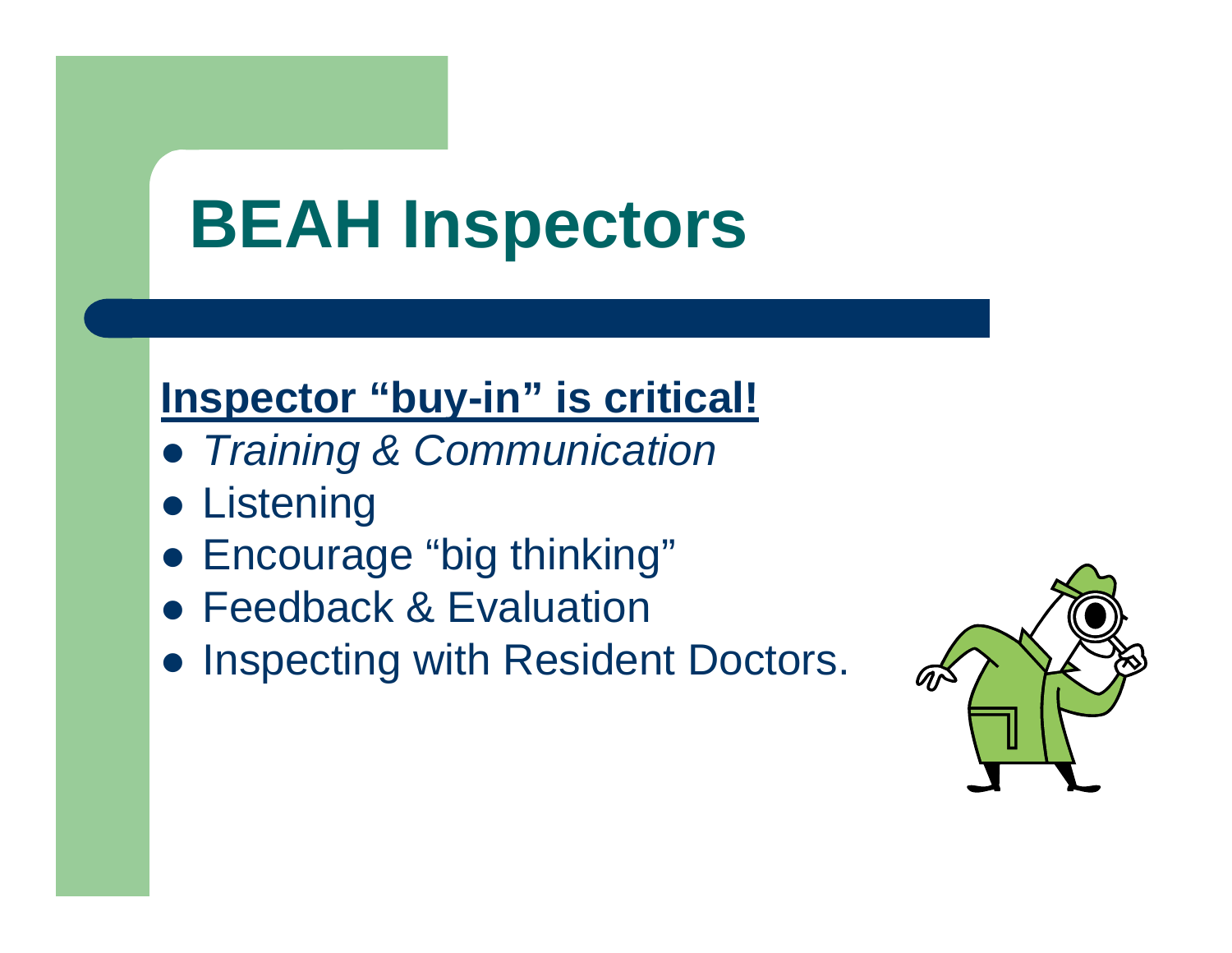#### **BEAH Growth**

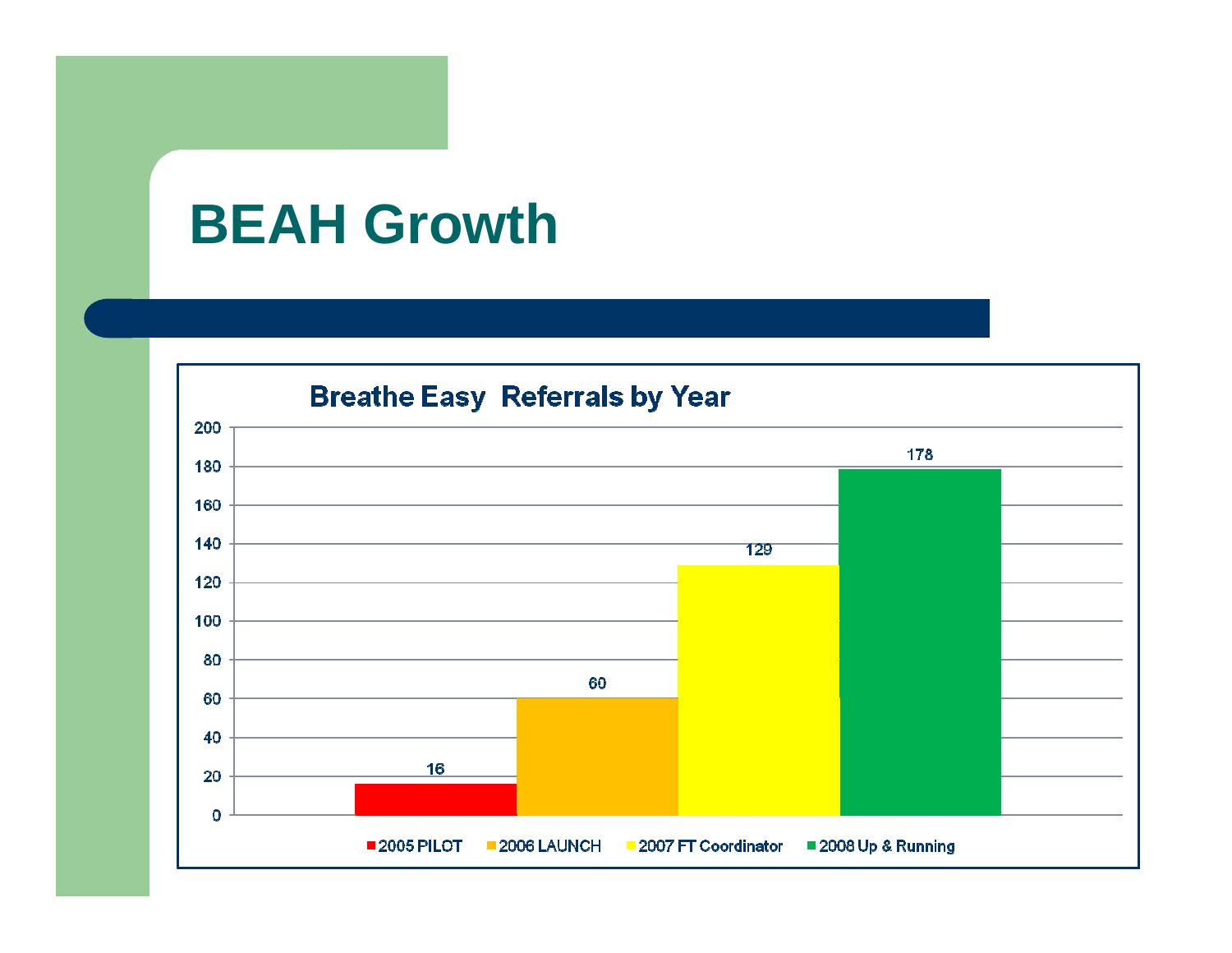#### **BEAH Most Frequent Violations BEAH Most Frequent Violations**

|                | 2006 | 2007 | 2008 |
|----------------|------|------|------|
| <b>Rodents</b> | 42%  | 37%  | 33%  |
| Roaches        | 13%  | 19%  | 25%  |
| Mold/Moisture  | 18%  | 14%  | 23%  |
| Carpet         | 7%   | 5%   | 3%   |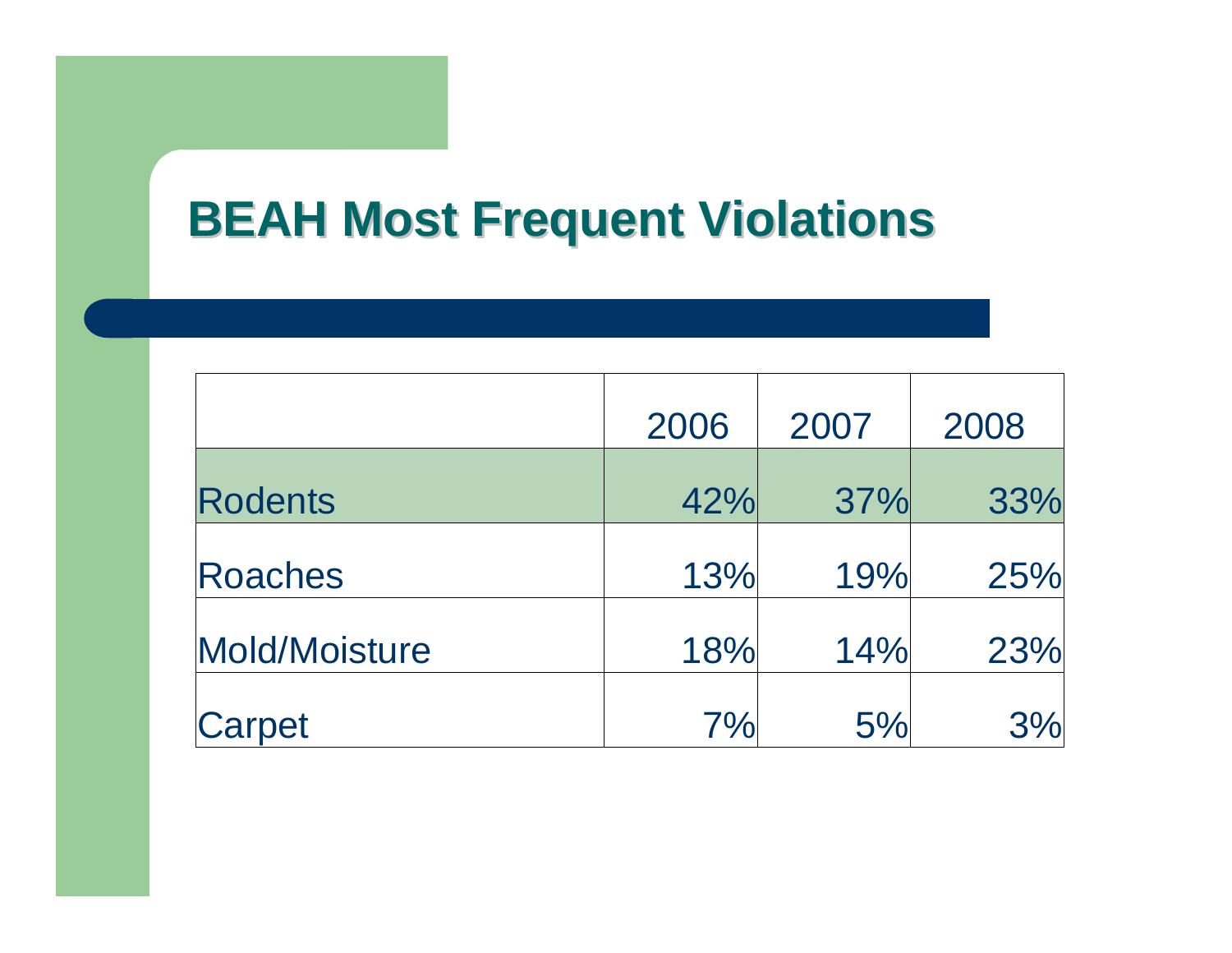#### Decline in ISD Housing Division complaints due to Infestation

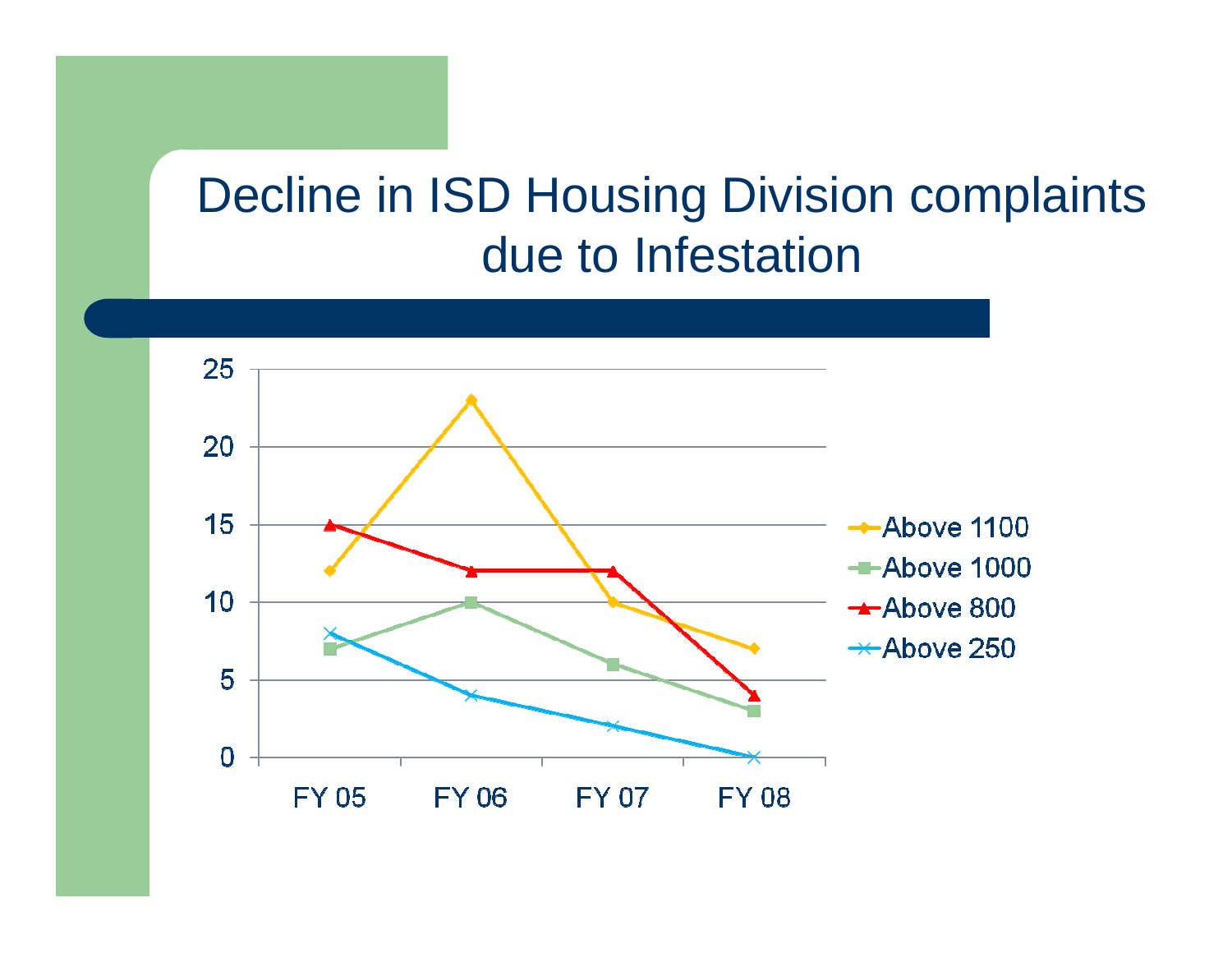#### **Evaluation**

#### • Monitor data

- Violations, neighborhoods, housing type, tenancy, case resolution
- Survey providers and clients
	- Satisfaction, resolution of cases
	- Website navigation
- Focus group of inspectors
	- Tenant housekeeping frequently an issue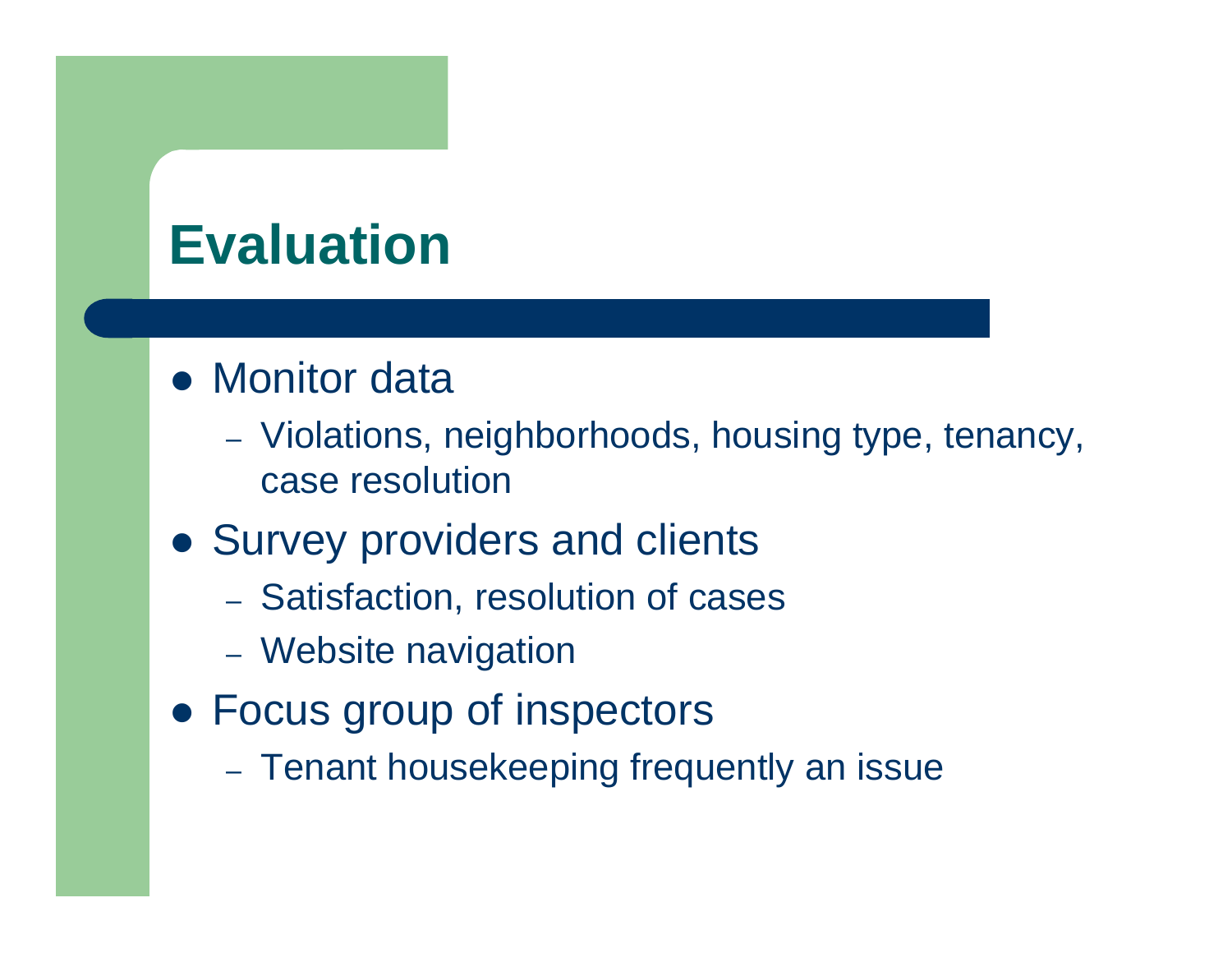## **Applying the Evaluation**

- Outreach to un-registered or inactive health institutions
- Develop educational materials on safe cleaning products, BEAH process, tenant rights
- Educational outreach on integrated pest management
- Rapid Response Agreement with ISD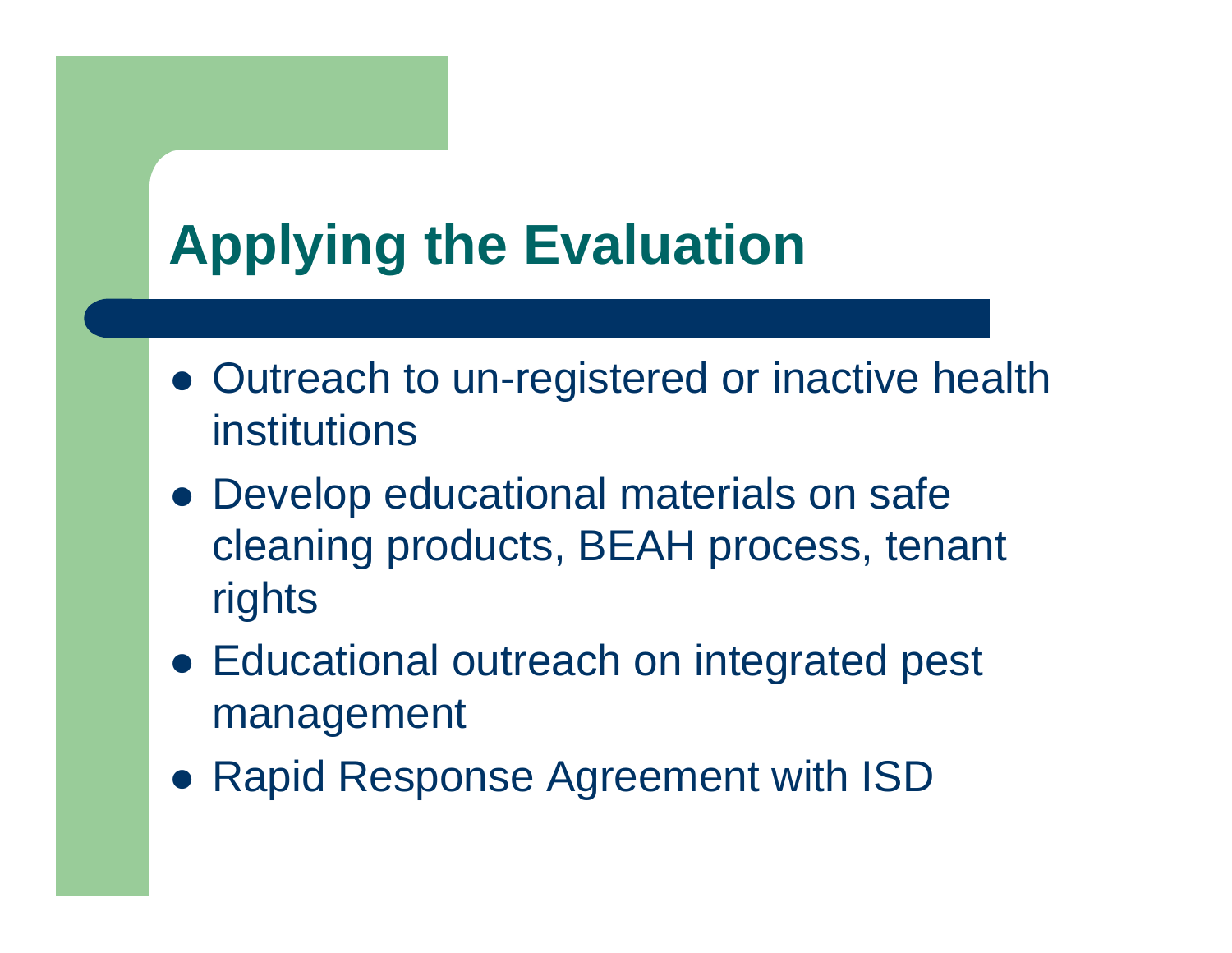#### **Client Feedback**

"Thanks to Breathe Easy, [the cockroach, mice and mold] problems were fixed."

"I am satisfied with the inspection, and I don't have any pests after Breathe Easy at Home came to my house."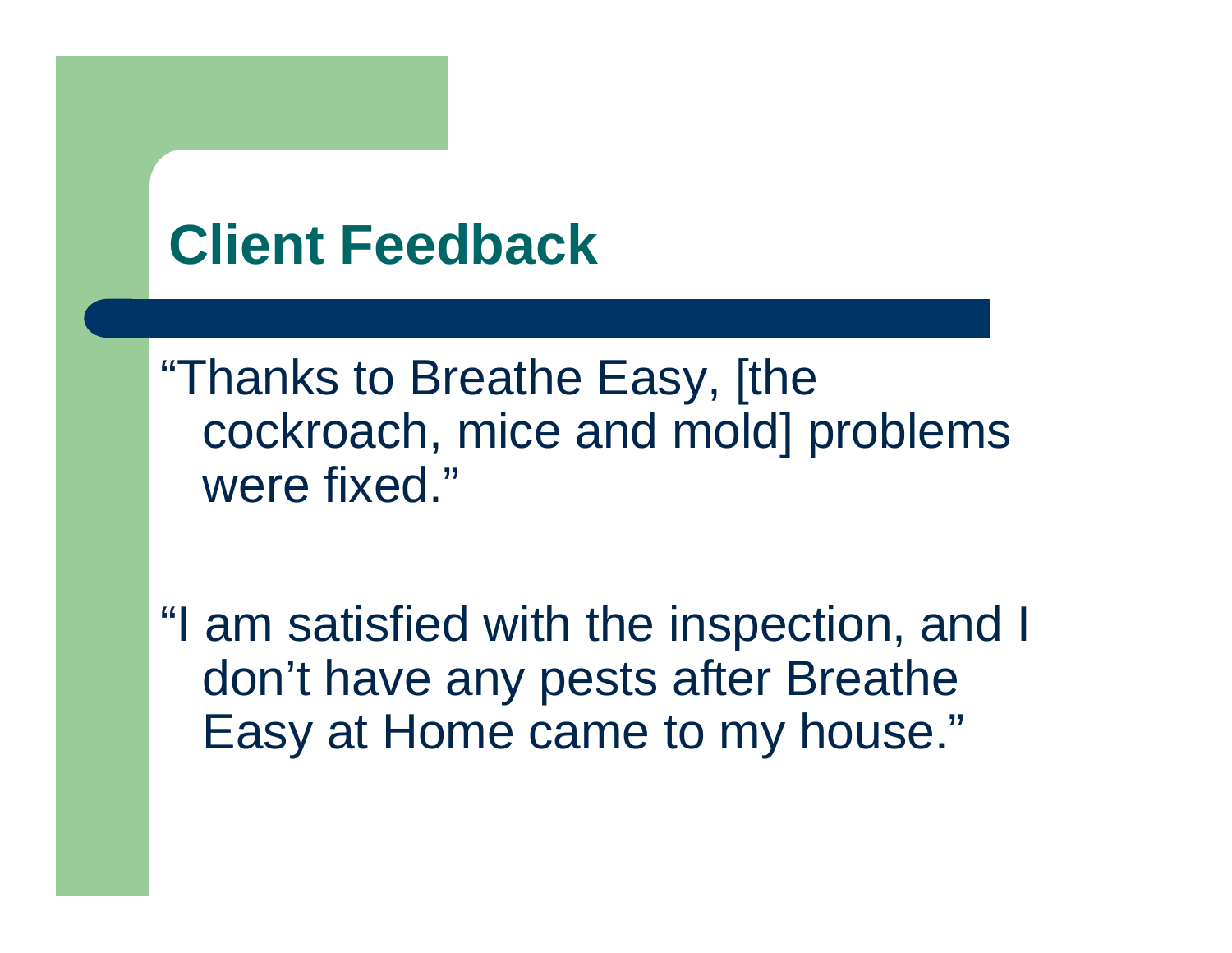#### **Provider Feedback**

I was following a mother with a 2 year-old child, who had been hospitalized for asthma. The mother was doing everything she could to control asthma triggers in her home, but the apartment had mice. She had reported the mouse problem to the property manager multiple times.

Mom requested that I make a BEAH referral after she saw a mouse run over her sleeping son. The housing inspector cited the evidence of a mouse infestation to the property manager, who was then required to bring in a professional pest control company to fill in all the holes and exterminate properly.

After one month, all the violations had been corrected. After months of struggling with the property manager to exterminate, the mother was thrilled.

*Children's Hospital Boston*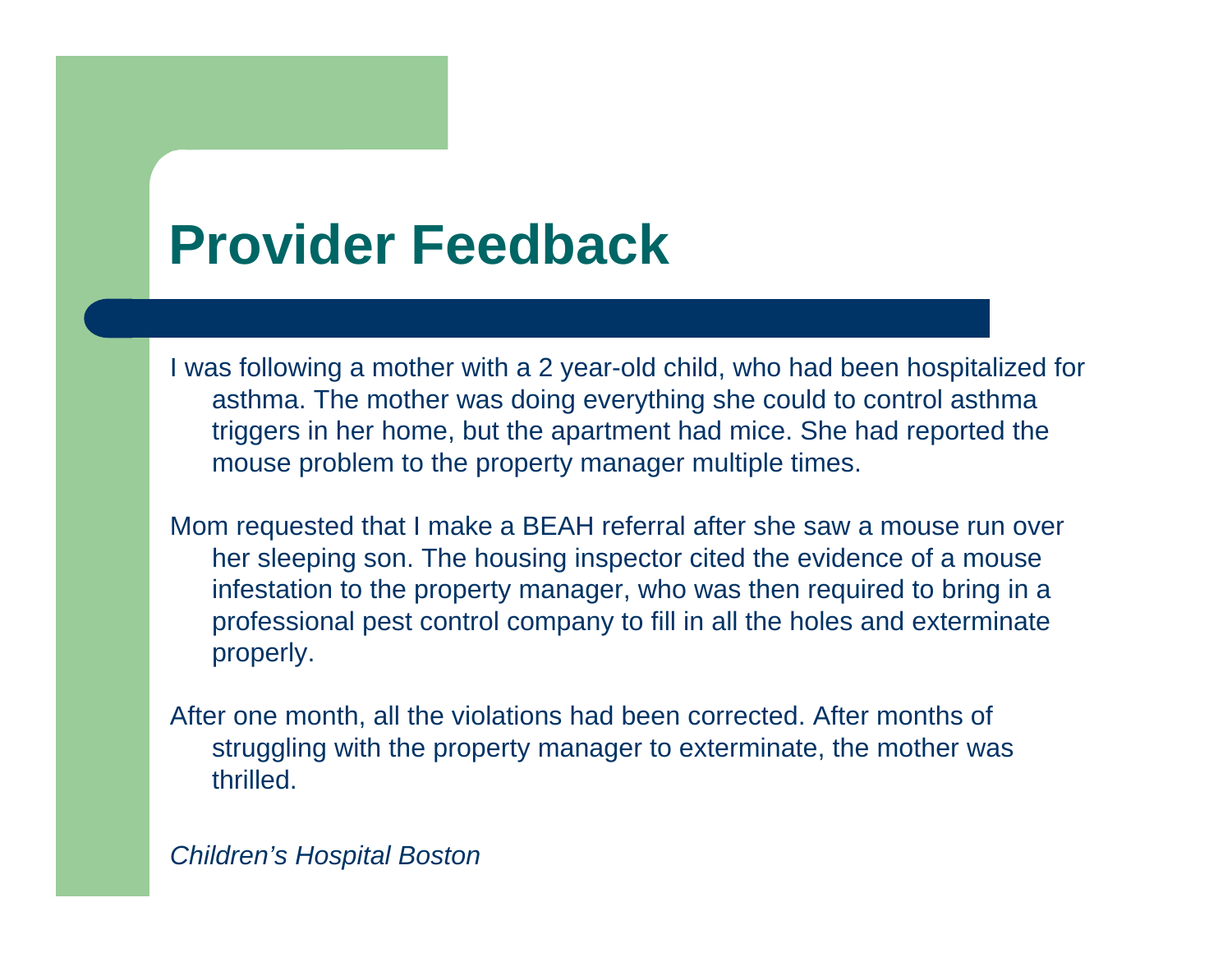#### For further information, contact BEAH Program Coordinator, Amanda LaSane at ALaSane@bphc.org .



#### **THANK YOU!** Questions/Comments? Questions/Comments?